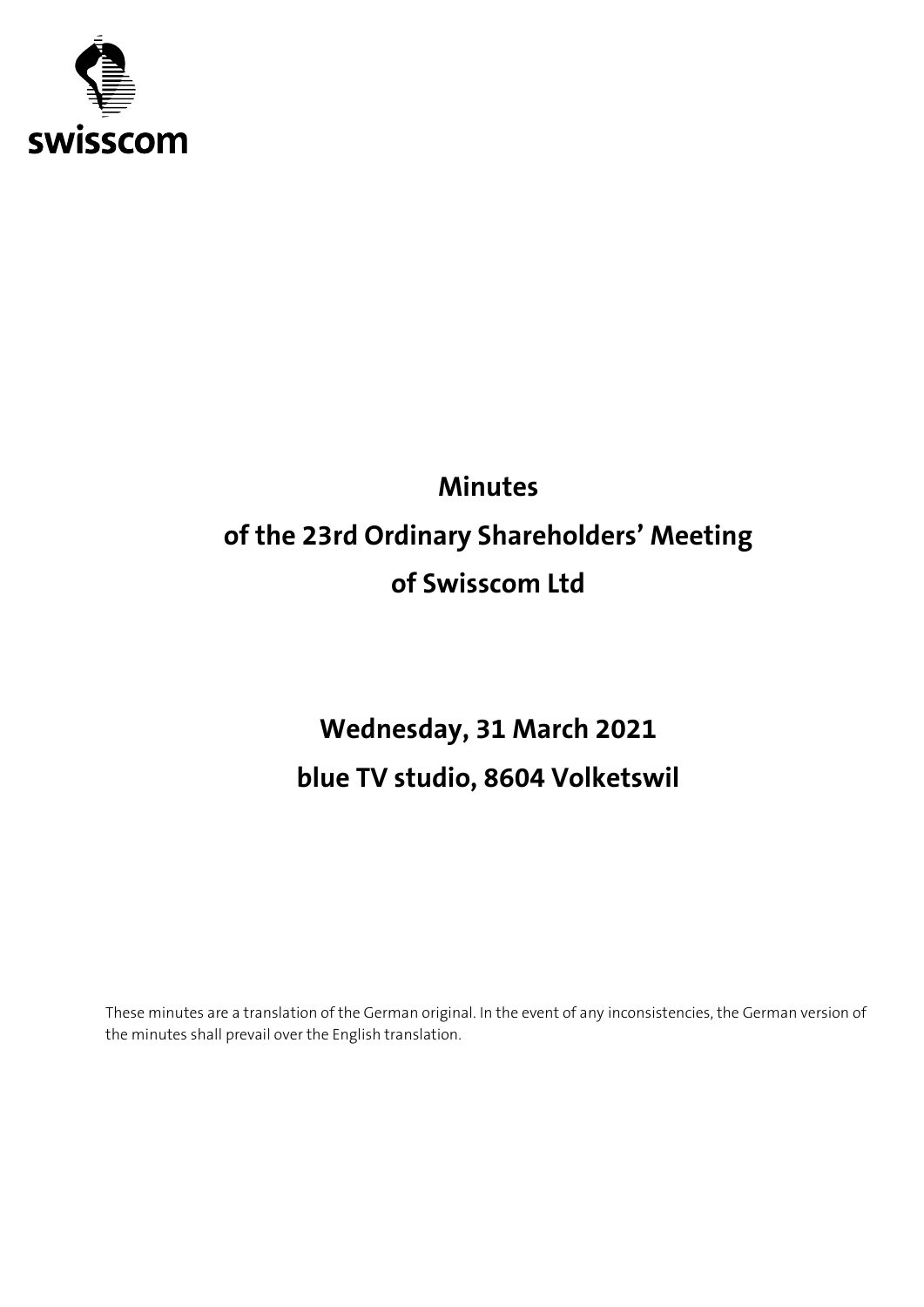

#### **Contents**

| А.  |                                                                                                                                                                          |  |
|-----|--------------------------------------------------------------------------------------------------------------------------------------------------------------------------|--|
| В.  |                                                                                                                                                                          |  |
| C.  |                                                                                                                                                                          |  |
| D.  |                                                                                                                                                                          |  |
| Ε.  |                                                                                                                                                                          |  |
| 1.  |                                                                                                                                                                          |  |
| 1.1 | Agenda item 1.1: Approval of the Management Report, the consolidated financial<br>statements and the financial statements of Swisscom Ltd for the financial year 2020  6 |  |
| 1.2 |                                                                                                                                                                          |  |
| 2.  | Agenda item 2: Appropriation of the 2020 retained earnings and declaration of dividend  9                                                                                |  |
| 3.  | Agenda item 3: Discharge of the members of the Board of Directors and the Group                                                                                          |  |
| 4.  |                                                                                                                                                                          |  |
| 4.1 |                                                                                                                                                                          |  |
| 4.2 |                                                                                                                                                                          |  |
| 4.3 |                                                                                                                                                                          |  |
| 4.4 |                                                                                                                                                                          |  |
| 4.5 |                                                                                                                                                                          |  |
| 4.6 |                                                                                                                                                                          |  |
| 4.7 |                                                                                                                                                                          |  |
| 4.8 |                                                                                                                                                                          |  |
| 4.9 |                                                                                                                                                                          |  |
| 5.  |                                                                                                                                                                          |  |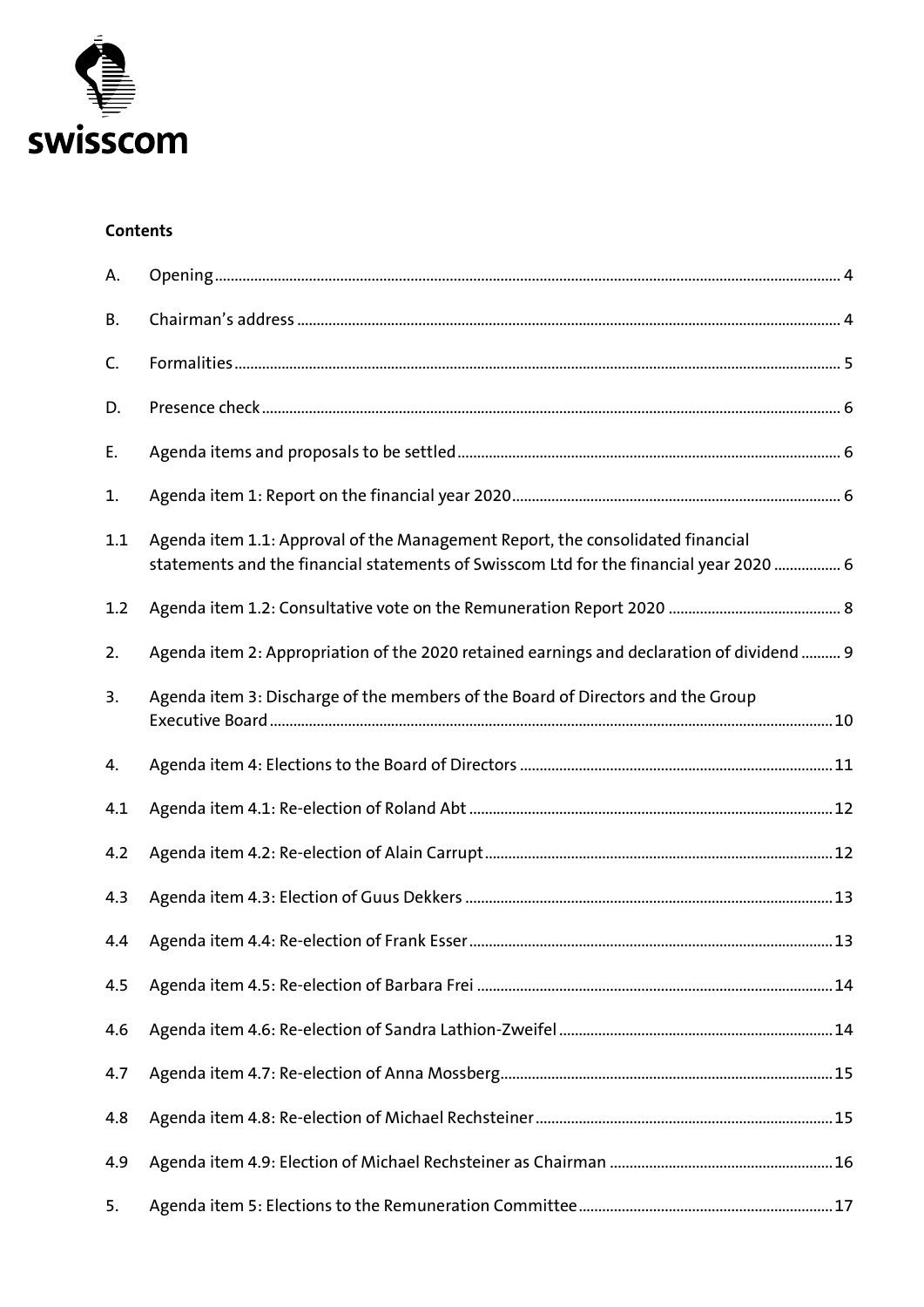

| 5.1 |                                                                                    |  |
|-----|------------------------------------------------------------------------------------|--|
| 5.2 |                                                                                    |  |
| 5.3 |                                                                                    |  |
| 5.4 |                                                                                    |  |
| 5.5 |                                                                                    |  |
| 6.  | Agenda item 6: Remuneration of the members of the Board of Directors and the Group |  |
| 6.1 | Agenda item 6.1: Approval of the total remuneration of the members of the Board of |  |
| 6.2 | Agenda item 6.2: Approval of the total remuneration of the members of the Group    |  |
| 7.  |                                                                                    |  |
| 8.  |                                                                                    |  |
| F.  |                                                                                    |  |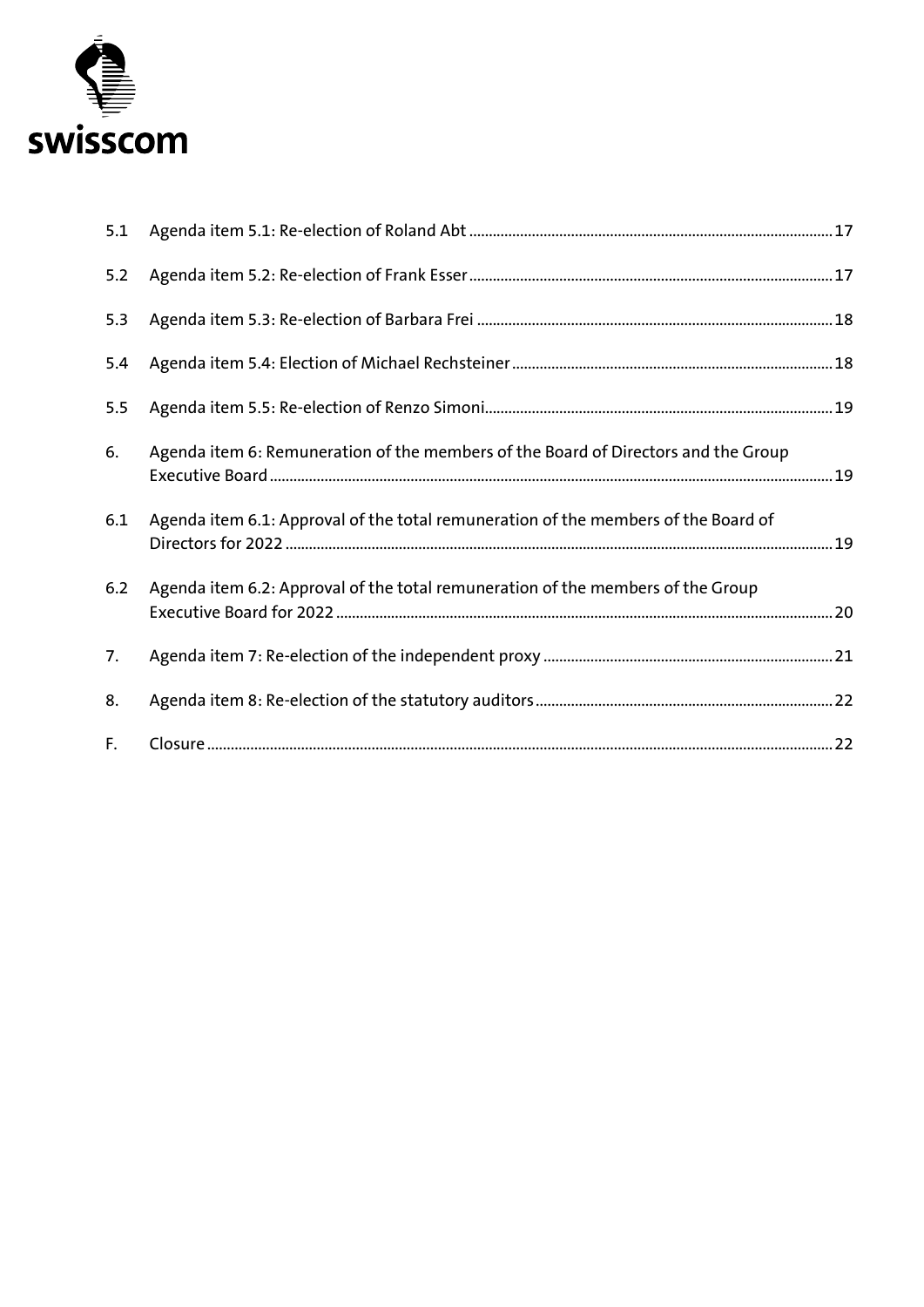

#### <span id="page-3-0"></span>**A. Opening**

Mr Hansueli Loosli, Chairman of the Board of Directors, opened the 23rd Ordinary Shareholders' Meeting of Swisscom Ltd at 1.30 p.m.

He began by stating that the coronavirus continued to dominate day-to-day life, and that the Ordinary Shareholders' Meeting was therefore being broadcast live on the Internet from the Swisscom blue TV studio. He expressed his regret that he could not greet shareholders in person and that they could not ask their questions directly.

The Ordinary Shareholders' Meeting was to be broadcast in German, French and English.

Along with the Chairman of the Board of Directors – Hansueli Loosli – present on the stage were Claudia Lässer, moderator of blue TV, Urs Schaeppi, CEO, Michael Rechsteiner, designated Chairman of the Board of Directors, Martin Vögeli, Head of Group Strategy & Board Services and Secretary of the Board of Directors, Julia Gschwend, as representative of the independent proxy, and Peter Kartscher, as representative of the auditors. Due to the extraordinary situation, the other members of the Board of Directors and the Group Executive Board did not attend today's meeting.

## <span id="page-3-1"></span>**B. Chairman's address**

Hansueli Loosli began his Chairman's speech by showing a video entitled "Journey through the World of Swisscom", which looked back at the highlights of 2020. The Chairman stated that Swisscom had managed to operate successfully in a challenging environment in 2020. Swisscom posted slightly lower revenue, primarily due to continuing price pressure and the effects of COVID-19, such as reduced revenue in the roaming and entertainment segments. However, it was able to compensate for these negative effects thanks to growth in cloud and security solutions and in Fastweb, as well as improvements in efficiency. As a result, it generated a strong operating profit. This success was all the more remarkable given that over 80% of employees worked from home and ensured the company's continued operations without physically being in the office. The success of Swisscom's products had continued unabated. The attractive inOne bundled offering continued to grow. Swisscom also remained strong in the TV business, and in September 2020 bundled its entertainment offering of Bluewin, Swisscom TV, Teleclub and Kitag into the new blue product family. The Chairman highlighted the company's achievement of being named the winner of all mobile network tests in Switzerland, as well as the high level of customer satisfaction among residential and business customers. In addition, Swisscom was named the world's most sustainable telecommunications company in 2020. Its subsidiary Fastweb in Italy also enjoyed sustained growth in revenue, operating profit and customer numbers. For further details on Swisscom's business performance in 2020, the Chairman referred shareholders to the annual report.

With regard to the challenges in the current year, the Chairman cited the ongoing market saturation, intense competition and the resulting high price pressure. Another source of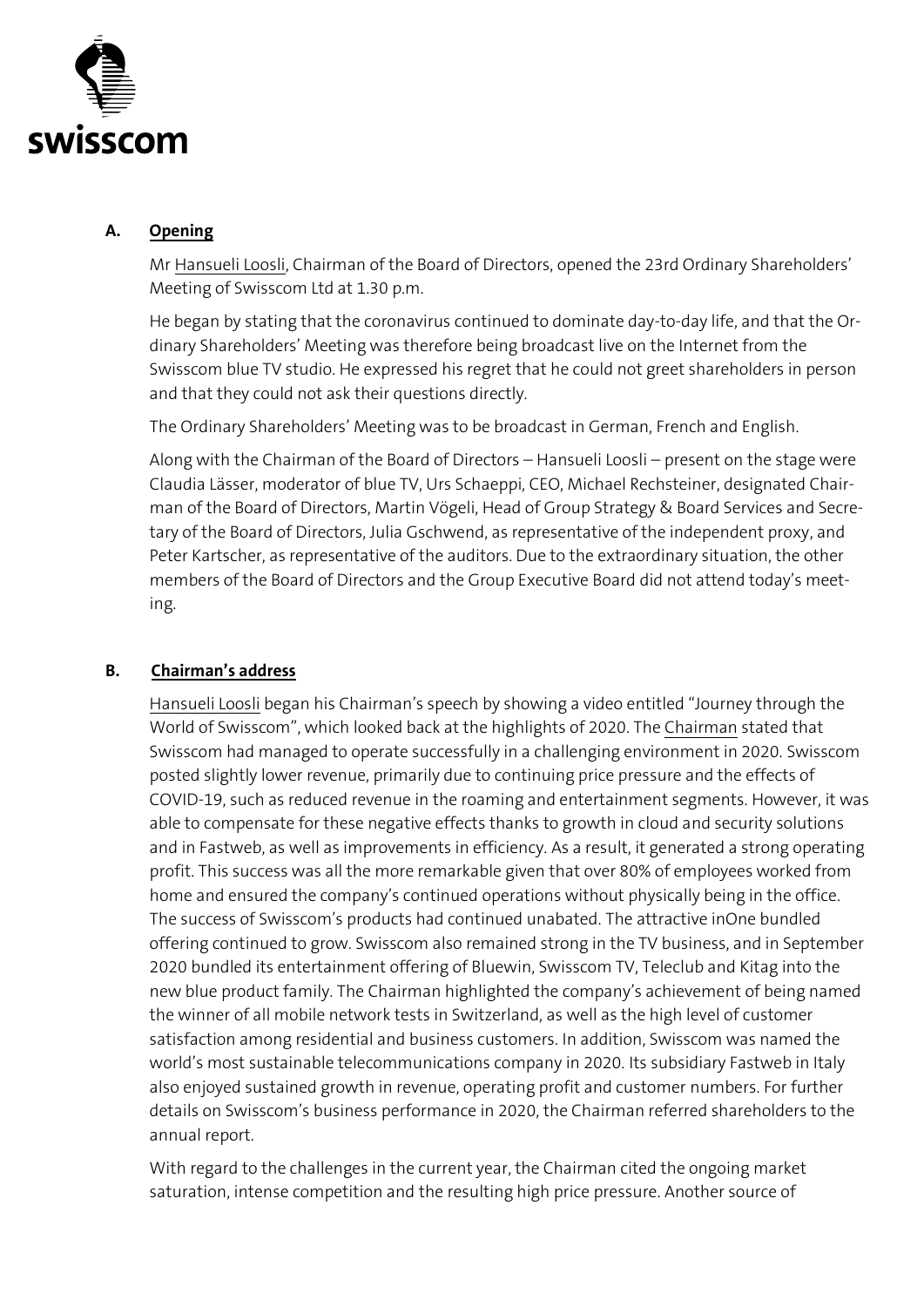

uncertainty is the further development of the COVID-19 pandemic and its consequences for business. Swisscom intends to meet these challenges with attractive products, high network quality and capacity as well as excellent customer service. In addition to this, Swisscom is further driving forward the company's transformation and rigorously continuing to pursue the cost targets that have been set.

With an expression of thanks to employees, the Group Executive Board and in particular to CEO Urs Schaeppi and all shareholders, the Chairman concluded his speech and moved on to the formal part of the Shareholders' Meeting.

(The manuscript (in German) can be found in Annex 1 to the minutes).

#### <span id="page-4-0"></span>**C. Formalities**

With regard to the formal statements and the constitution of the Shareholders' Meeting, the Chairman, presiding in accordance with the Articles of Incorporation, stated the following:

Convening the Ordinary Shareholders' Meeting

The Ordinary Shareholders' Meeting had been convened in proper form and was quorate. The invitation was published in the Swiss Commercial Gazette on 23 February 2021. The shareholders listed in the share register received written invitations by post or, if requested, electronically. No requests to add items to the agenda have been received

The annual report had been available at company headquarters since 4 February 2021. It was also sent to shareholders by post upon request.

The statutory auditor, PwC AG, which audited the annual financial statements and consolidated financial statements and remuneration report for the 2020 financial year, was represented at today's Ordinary Shareholders' Meeting by Mr Peter Kartscher.

#### Keeper of the minutes and vote counter

The Chairman nominated Martin Vögeli as keeper of the minutes and Peter Kartscher as vote counter for today's Shareholders' Meeting.

#### Resolutions and quorum of the Ordinary Shareholders' Meeting

The Shareholders' Meeting passed its resolutions with the absolute majority of the valid votes. Abstentions did not count as votes. The Shareholders' Meeting formed a quorum regardless of the number of shareholders in attendance and shares represented by proxy.

The Chairman determined that today's meeting constituted a quorum for the agenda items to be covered.

## Agenda items

The agenda items for today's Shareholders' Meeting were projected onto the screen and could also be found in the written invitation.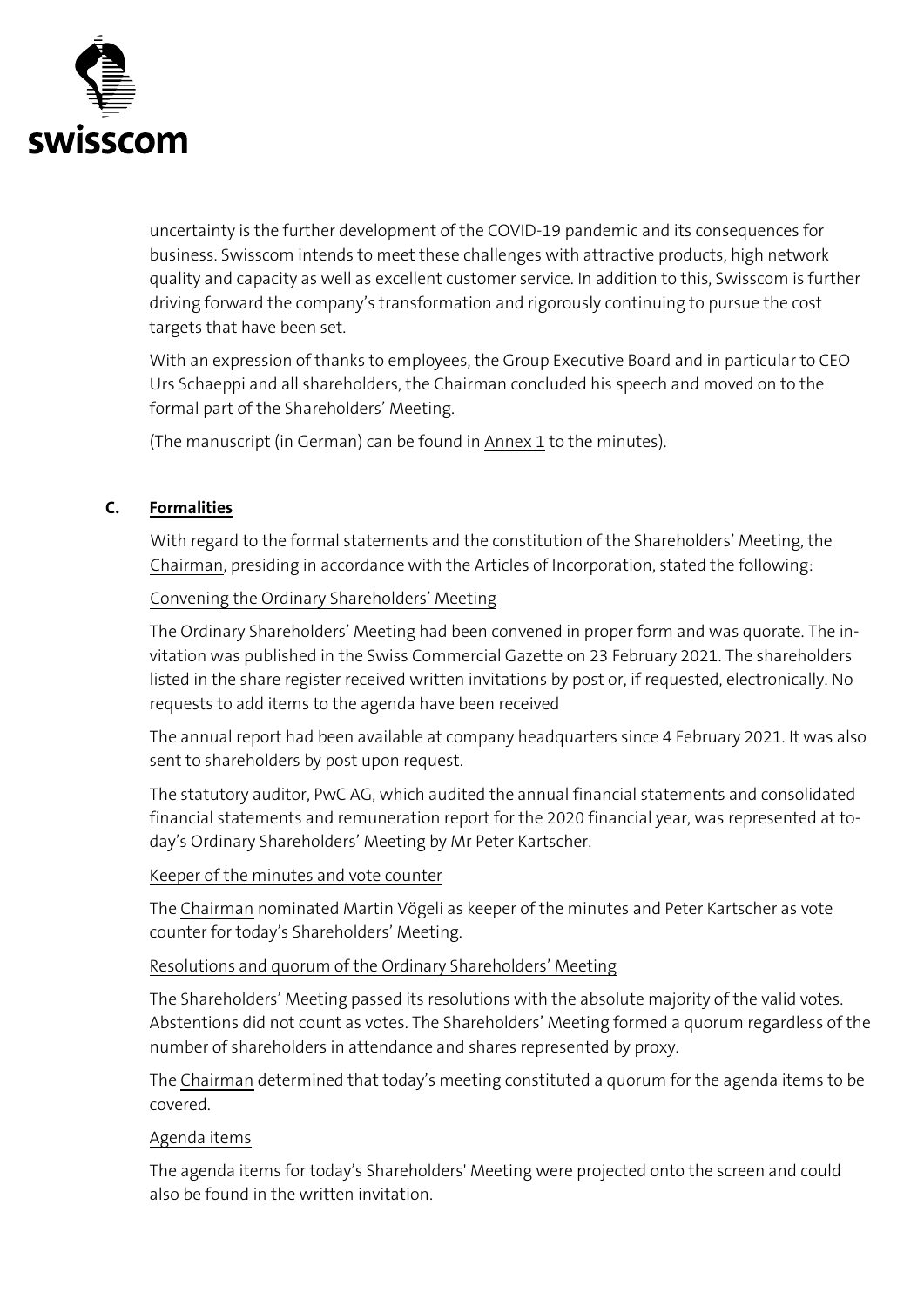

#### Representation

Due to the ongoing COVID-19 pandemic, the Board of Directors had decided to once again hold the Ordinary Shareholders' Meeting without the physical participation of shareholders based on Ordinance 3 on Measures to Combat the Coronavirus (COVID-19). Shareholders who had issued a power of attorney would be represented by the independent proxy Reber Rechtsanwälte.

#### Requests to speak

Shareholders were informed in the invitation that they could address their questions to the Board of Directors before the Ordinary Shareholders' Meeting. The Chairman would use the Ordinary Shareholders' Meeting to address any relevant issues. Customer-specific questions would be answered in writing and would not be disclosed.

#### <span id="page-5-0"></span>**D. Presence check**

Ms Gschwend handed over the numbers of votes cast to Mr Vögeli with the instructions issued by the shareholders. Mr Vögeli then announced the number of voting shares represented.

After counting the number of attendees and proxies, the attendance results were as follows:

| Shareholders in attendance: |                         |
|-----------------------------|-------------------------|
| Independent voting proxy:   |                         |
| Shareholders represented:   | 0 shares/votes          |
| Independent voting proxy:   | 38,684,528 shares/votes |
| Total shares represented:   | 38,684,528 shares/votes |

The independent proxy represented all shareholders who had granted it a power of attorney. The other persons present did not represent any voting shares. Each share with a voting right listed in the share register entitled the holder to one vote. A total of 39,296,129 registered shares with a nominal value of CHF 1 each or 38,684,528 voting rights were thus represented. This corresponded to 74.68% of voting shares. Swisscom-held shares were not represented.

#### <span id="page-5-1"></span>**E. Agenda items and proposals to be settled**

#### <span id="page-5-2"></span>**1. Agenda item 1: Report on the financial year 2020**

<span id="page-5-3"></span>**1.1 Agenda item 1.1: Approval of the Management Report, the consolidated financial statements and the financial statements of Swisscom Ltd for the financial year 2020**

The Board of Directors proposed that the Management Report, the consolidated financial statements and the financial statements of Swisscom Ltd for the financial year 2020 be approved.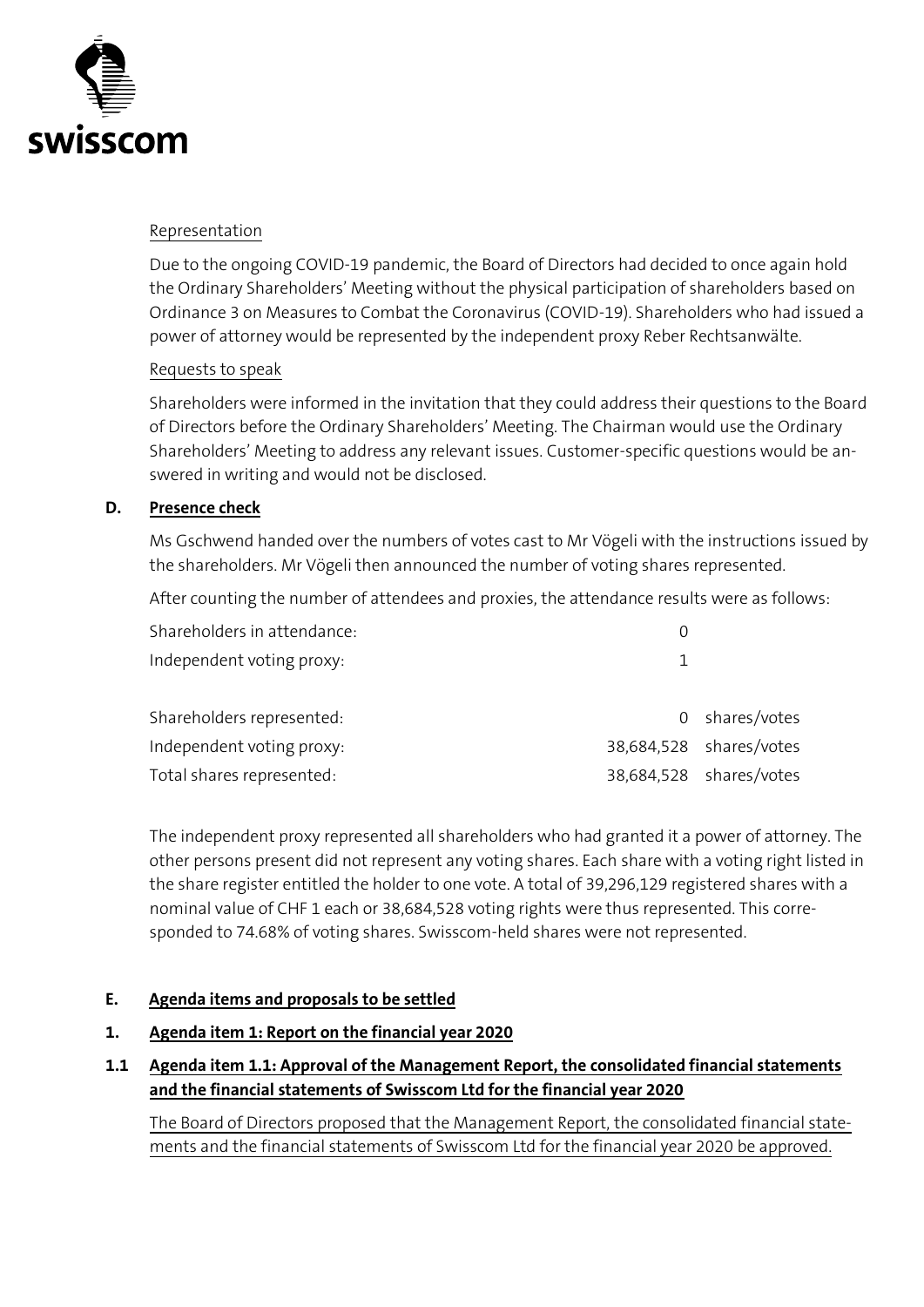

The Chairman advised that comprehensive reports by the Board of Directors and the Group Executive Board could be found in the Annual Report 2020, which would be sent to shareholders upon request.

Claudia Lässer began by asking about the highlights of 2020, to which the CEO replied that Swisscom had done well in a difficult environment and that he was proud of how Swisscom had managed the rapid surge in network use during the coronavirus pandemic. As a highlight, the CEO mentioned the launch of "Blue TV" and the associated merging of the overall entertainment offering.

Claudia Lässer continued by asking about the two gentlemen's favourite shows. The Chairman replied that he enjoyed watching Super League and Premier League football and added that he had been a FC Luzern supporter for a number of years. The CEO replied that he was a casual TV viewer and therefore enjoyed watching blue TV and being inspired by the recommendations.

Claudia Lässer then asked whether Swisscom had benefited from the coronavirus pandemic and, if so, how. The Chairman replied that this was not the case, and that more volume did not automatically mean more revenue. In his opinion, 2020 showed that the infrastructure which Swisscom provides is essential for Switzerland's survival, because without it homeschooling, working from home and online shopping would not be possible.

In response to Claudia Lässer's question about what the extra workload had meant for Swisscom's infrastructure, the CEO stated that the technical department had done a super job. Once again, events had showed how important it was to expand the network. Swisscom had to look to the future, he continued, which was why it was also investing in fibre-optic technology. Despite a high level of opposition, he stated, the mobile network was set to be upgraded to 5G.

Claudia Lässer asked what sets adaptive antennas apart from the previous ones. The CEO replied that adaptive antennas are much more efficient and only transmit signals when the customer actually uses their smartphone.

Claudia Lässer then noted that the first quarter was already over and asked what the rest of the year will bring for Swisscom. The CEO replied that the market environment will remain turbulent, but that Swisscom is well positioned. Customer service will be key, and the overall outlook for the year is positive. Net revenue of CHF 11.1 billion and EBITDA of around CHF 4.3 billion is expected for the 2021 financial year. If these targets are achieved, Swisscom will propose to the 2022 Ordinary Shareholders' Meeting that the dividend for the 2021 financial year remain unchanged at CHF 22 per share.

Claudia Lässer referred to the fact that the Chairman was coming to the end of his term of office and asked about his personal highlights of the last 12 years. The Chairman mentioned the great employees, who know their job inside out and who also stand behind the Swisscom brand, as well as Fastweb, which had proved to be a growth business. As a further highlight, the Chairman mentioned the development of blue TV into becoming the market leader.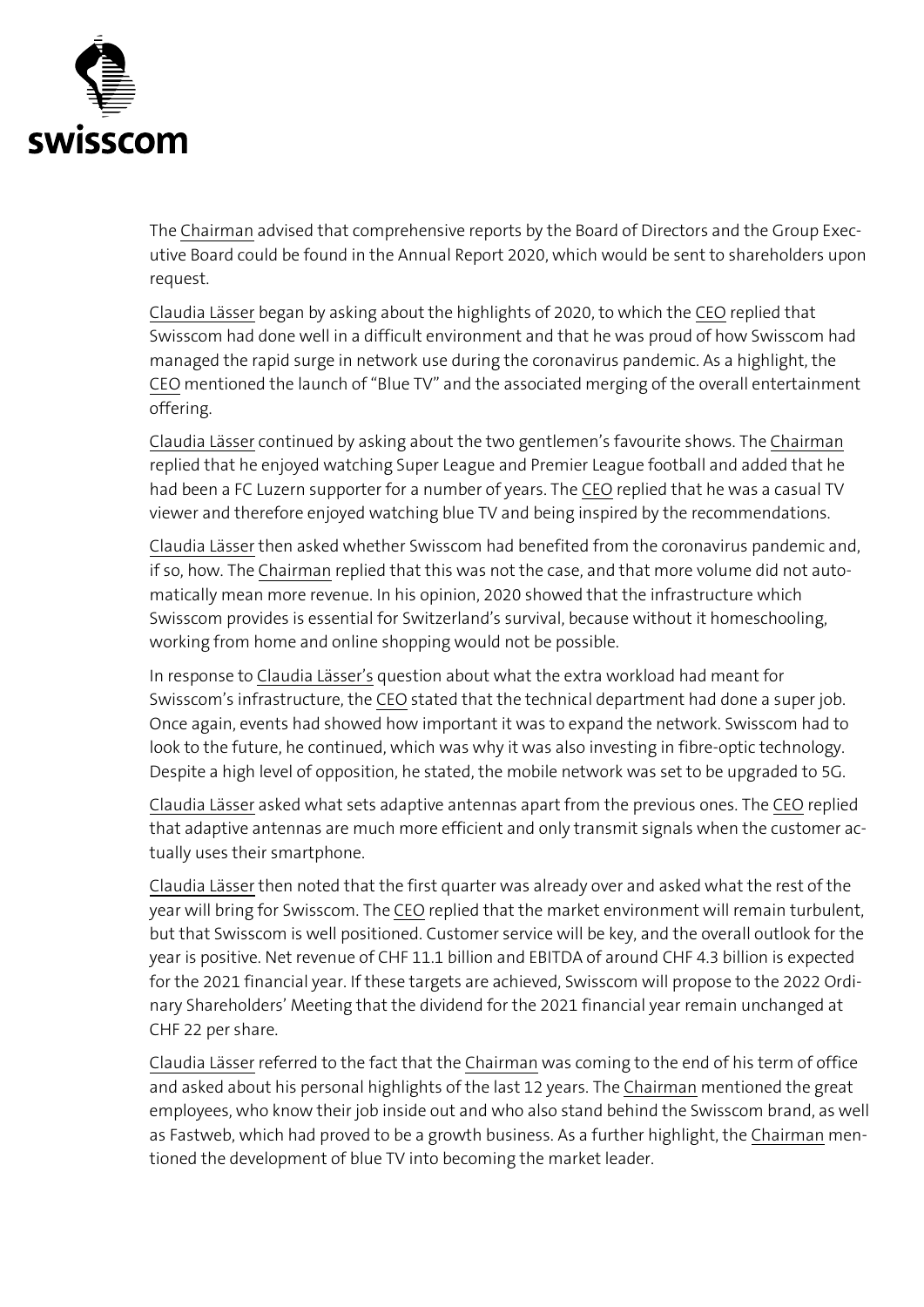

Claudia Lässer addressed her next question to the CEO, asking what he appreciated about the Chairman. The CEO replied that he was a pragmatist, very forward-thinking and a tower of strength. He could always be counted on for support and was a very good boss.

Claudia Lässer expressed her thanks and handed the floor back to the Chairman to continue with the meeting.

The Chairman explained that not many shareholders had put questions to the Board of Directors before the Ordinary Shareholders' Meeting. Swisscom had confirmed to a shareholder that it had received short-time work compensation for blue Entertainment Ltd – which was then still operating under the name CT Cinetrade Ltd. Swisscom had also announced that the Board of Directors had decided to include the issue of sustainability in the incentive scheme as early as 2021. This also includes issues such as employees and the environment.

The Chairman then stated that PwC AG, as the statutory auditor for Swisscom Ltd, recommended that the annual and consolidated financial statements be approved and that the relevant reports did not include any qualified opinions. The Chairman availed himself of the opportunity to thank the auditors for their diligent work.

The Shareholders' Meeting approved the management report, the consolidated financial statements and the financial statements of Swisscom Ltd for the financial year 2020 with the follow-

| Valid votes cast  | 38,496,304        |       |
|-------------------|-------------------|-------|
| Absolute majority | 19,248,153        |       |
| Yes votes         | 38,490,295 99.98% |       |
| No votes          | 6.009             | 0.02% |
| Abstentions       | 188,224           |       |

ing result.

#### <span id="page-7-0"></span>**1.2 Agenda item 1.2: Consultative vote on the Remuneration Report 2020**

The Board of Directors proposed that affirmative notice of the Remuneration Report 2020 be taken by means of a consultative vote.

The remuneration of the Board of Directors and members of the Executive Board was presented and explained by means of a video.

The video "Remuneration Report" explained by way of introduction that the annual report sets out Swisscom's remuneration policy and the payments to the members of the Board of Directors and the Group Executive Board in 2020 in a detailed and transparent manner. Swisscom attaches great importance to ensuring that remuneration is fair for all parties, which is why it regularly checks how comparable companies remunerate their management and leadership. Swisscom's remuneration is therefore in line with standard practice.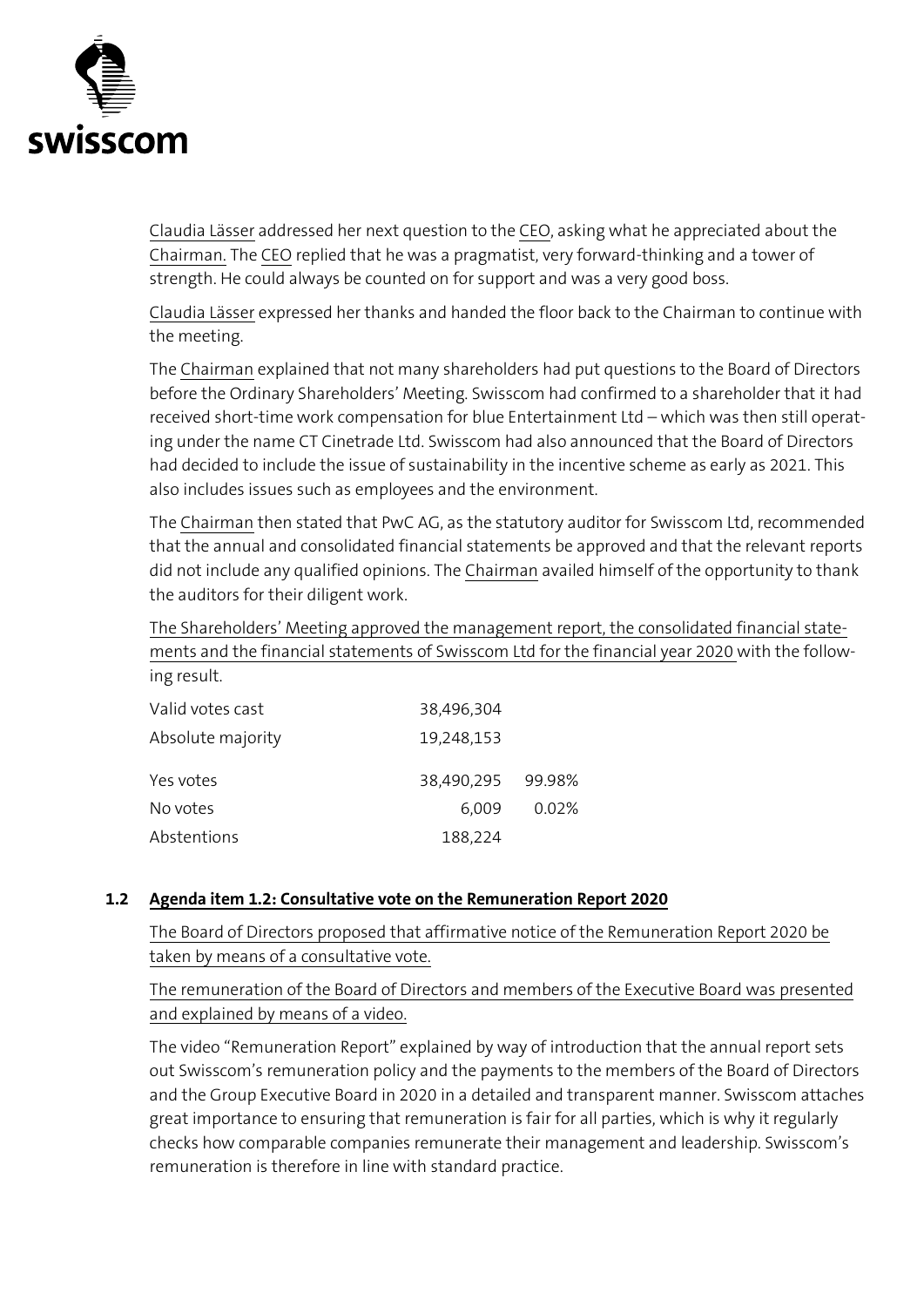

The video showed that in 2020 the payments to the Board of Directors, including social security contributions, amounted to CHF 2,388 million, which was approximately 8% higher than in the previous year. The higher remuneration was due in particular to the fact that the Board of Directors was temporarily composed of only eight members in 2019. In addition, Swisscom made statutory or regulatory contributions to the occupational pension plans of individual members in 2020. The maximum total amount authorised by the Shareholders' Meeting for 2020 – CHF 2.5 million – was therefore observed.

The video continued with the performance-related remuneration system of the Swisscom Group Executive Board, which consists of a fixed basic remuneration, a performance-related variable component and fringe benefits. For 2020, payments totalling CHF 7.265 million were paid out to the Group Executive Board, i.e. CHF 251,000 or 3.62% less than in the previous year. The CEO's total remuneration increased by CHF 94,000 or 5.3%. The decrease in total remuneration was mainly due to the lower number of members in the Executive Board in 2020. The increase in the CEO's remuneration was primarily due to a greater achievement of corporate goals compared to 2019. The total remuneration in 2020 was therefore under the total amount (CHF 9.7 million) approved by the Shareholders' Meeting for 2020.

The auditors have examined the remuneration report and confirm that it complies with the law and Articles 14 to 16 of the Ordinance against Excessive Remuneration in Listed Companies.

In accordance with the proposal, the Ordinary Shareholders' Meeting took affirmative notice of the Remuneration Report 2020 with the following result:

| Valid votes cast  | 38,453,978        |       |
|-------------------|-------------------|-------|
| Absolute majority | 19,262,990        |       |
| Yes votes         | 36,559,139 95.07% |       |
| No votes          | 1,894,839         | 4.93% |
| Abstentions       | 230,550           |       |

#### <span id="page-8-0"></span>**2. Agenda item 2: Appropriation of the 2020 retained earnings and declaration of dividend**

Retained earnings breakdown as follows: Balance carried forward from the previous year CHF 5,546 million Net income 2020 CHF 89 million Changes in treasury shares and the control of the control of the control of the control of the control of the 1 million Total retained earnings 2020 CHF 5,634 million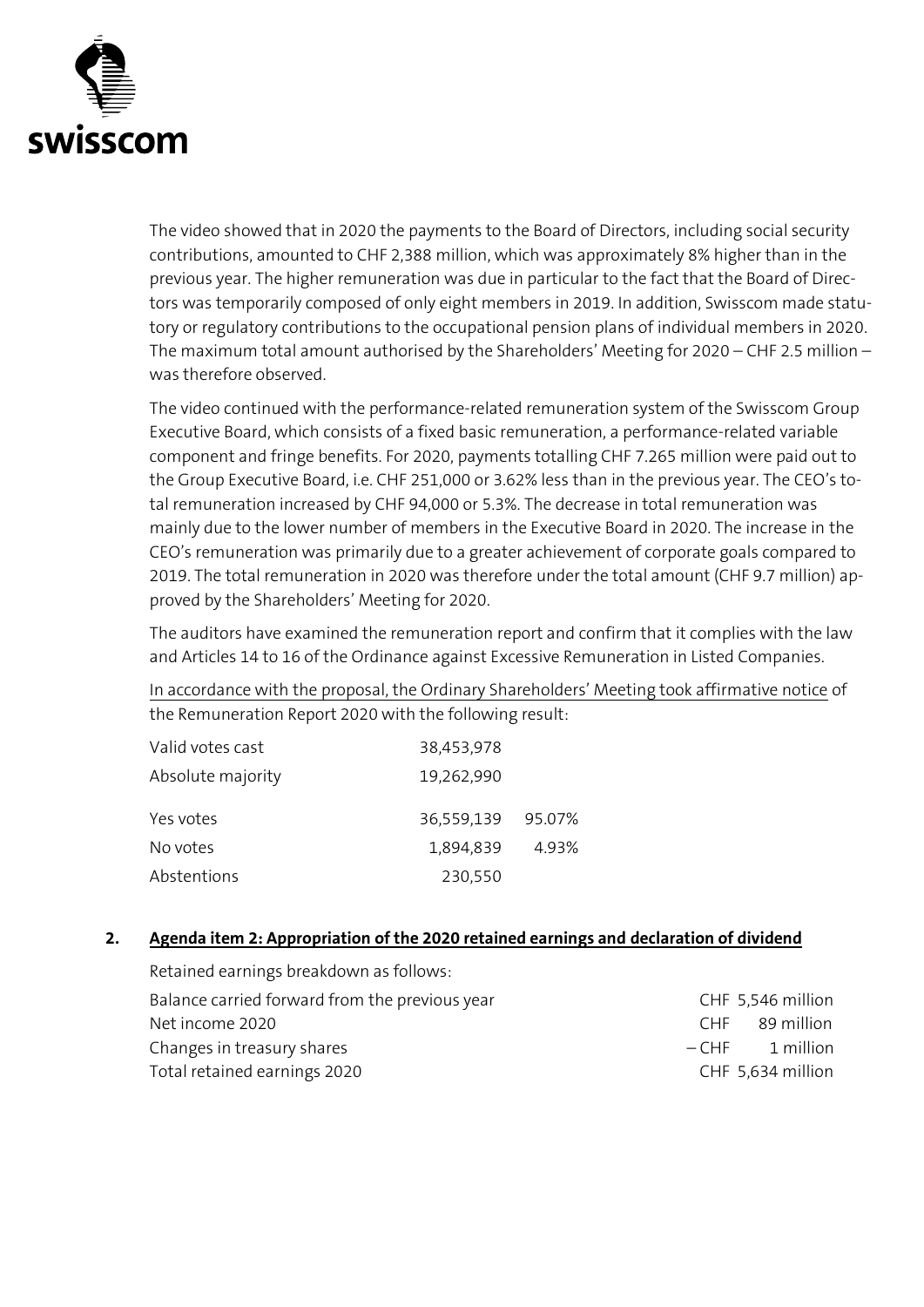

The Board of Directors proposed that the retained earnings from financial year 2020 of CHF 5,634 million be appropriated as follows:

Dividend of CHF 22 per share for 51,801,516 shares<sup>1</sup> CHF 1,140 million Balance to be carried forward **EXEC 100 CHF 4,494 million** 

No dividends will be paid out on shares held by Swisscom Ltd.

The Chairman noted that, subject to the proposal being approved, the shareholders will receive a gross dividend of CHF 22 per share on 8 April 2021, or a net dividend of CHF 14.30 per share after deducting federal withholding tax of 35%.

The Chairman therefore proceeded to vote on the proposal of the Board of Directors regarding agenda item 2.

The Shareholders' Meeting approved the proposal by the Board of Directors with the following result:

| Valid votes cast  | 38,526,915        |       |
|-------------------|-------------------|-------|
| Absolute majority | 19,263,458        |       |
| Yes votes         | 38,274.072 99.34% |       |
| No votes          | 252,843           | 0.66% |
| Abstentions       | 157,613           |       |

## <span id="page-9-0"></span>**3. Agenda item 3: Discharge of the members of the Board of Directors and the Group Executive Board**

The Board of Directors proposed that discharge be granted to the members of the Board of Directors and the Group Executive Board for the financial year 2020.

The members of the Board of Directors and all persons who were members of management during financial year 2020 are not entitled to votes for their own shares or shares represented by proxy. These persons were asked to abstain from voting. This also applies to the representative of these persons.

The Shareholders' Meeting discharged the members of the Board of Directors and the Group Executive Board for the 2020 financial year with the following result: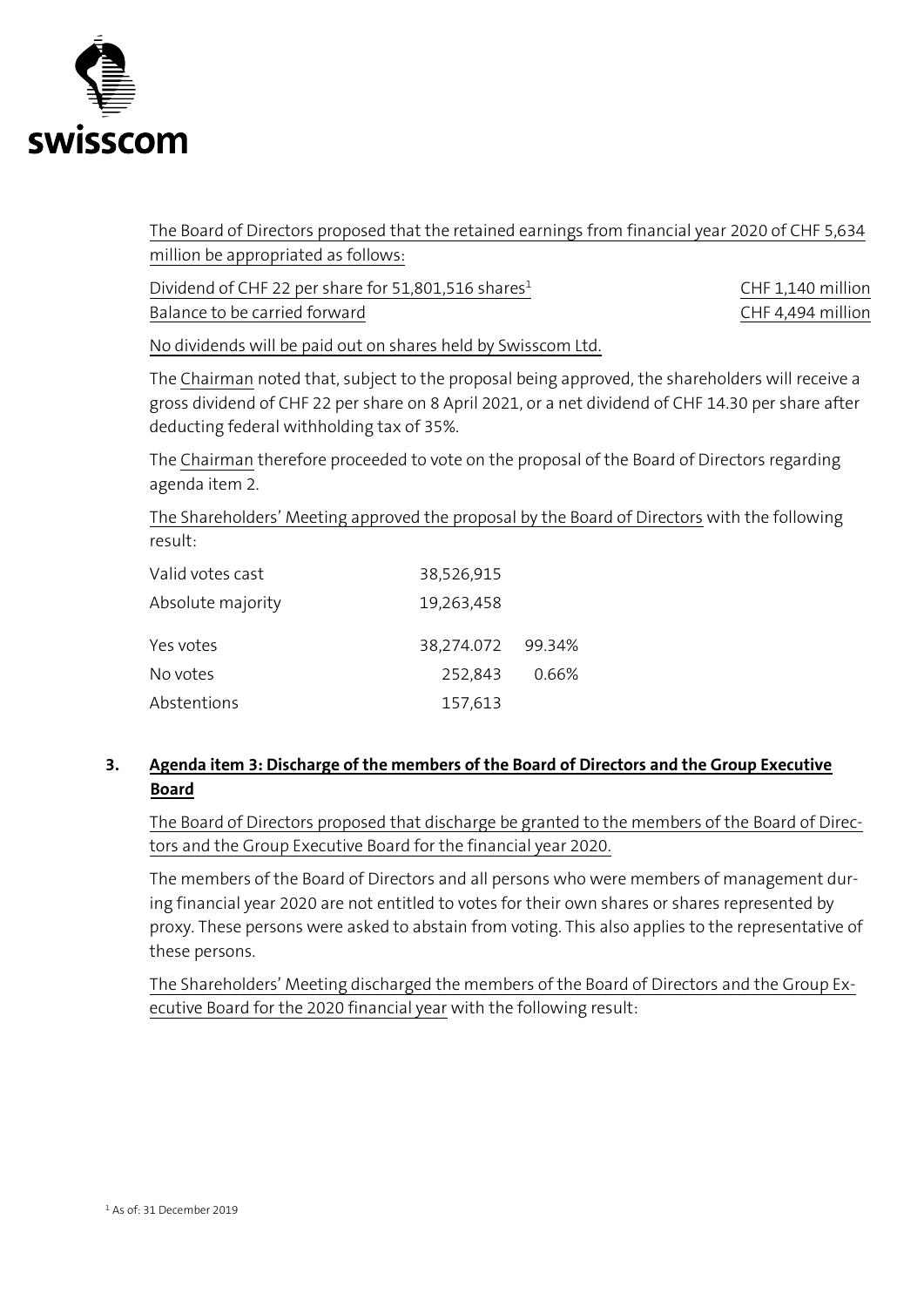

| Valid votes cast  | 38,459,257 |        |
|-------------------|------------|--------|
| Absolute majority | 19,229,629 |        |
| Yes votes         | 38,390,160 | 99.82% |
| No votes          | 69,097     | 0.18%  |
| Abstentions       | 211,556    |        |

#### <span id="page-10-0"></span>**4. Agenda item 4: Elections to the Board of Directors**

The Chairman announced that he has reached the maximum term of office of twelve years and will therefore be stepping down from the Board of Directors. All other members of the Board of Directors to be elected by the Shareholders' Meeting were standing for re-election to the positions on which the Shareholders' Meeting is voting. The representative of the Confederation Renzo Simoni is not elected by the Shareholders' Meeting but is delegated by the Federal Council. The Federal Council appointed him for a further term of office up to the conclusion of the 2021 Shareholders' Meeting.

The Board of Directors proposed the election of Guus Dekkers as a new member of the Board of **Directors** 

Guus Dekkers was born in 1965 in the Netherlands and has lived and worked in different European countries for over 25 years. He holds a Master's degree in Computer Science from Radboud University Nijmegen and a Master's degree in Business Administration from the Rotterdam School of Management. Guus Dekkers has been Chief Technology Officer at the retail chain Tesco PLC in London since April 2018 and is responsible for the digitisation of all Tesco activities worldwide. Before that, he mainly worked in the manufacturing industry for many large international companies. Guus Dekkers was appointed to various boards of directors of subsidiaries at Airbus Group and is currently a member of the Advisory Board of the Fraunhofer Institute for Secure Information Technology and the National Research Center for Applied Cybersecurity in Darmstadt. With his broad international experience in leadership and transformation gained in various industries, his technological skills and experience in business and private banking, Guus Dekkers is an ideal addition to the Board of Directors. Guus Dekkers meets the independence criteria of the Swiss Code of Best Practice for Corporate Governance compiled by economiesuisse.

The Chairman further noted that the education, curriculum vitae and previous functions of each Board member are fully disclosed in the 2019 Corporate Governance Report. The invitation to the Shareholders' Meeting also contains a summary of the proceedings. The Chairman therefore refrained from introducing the members again.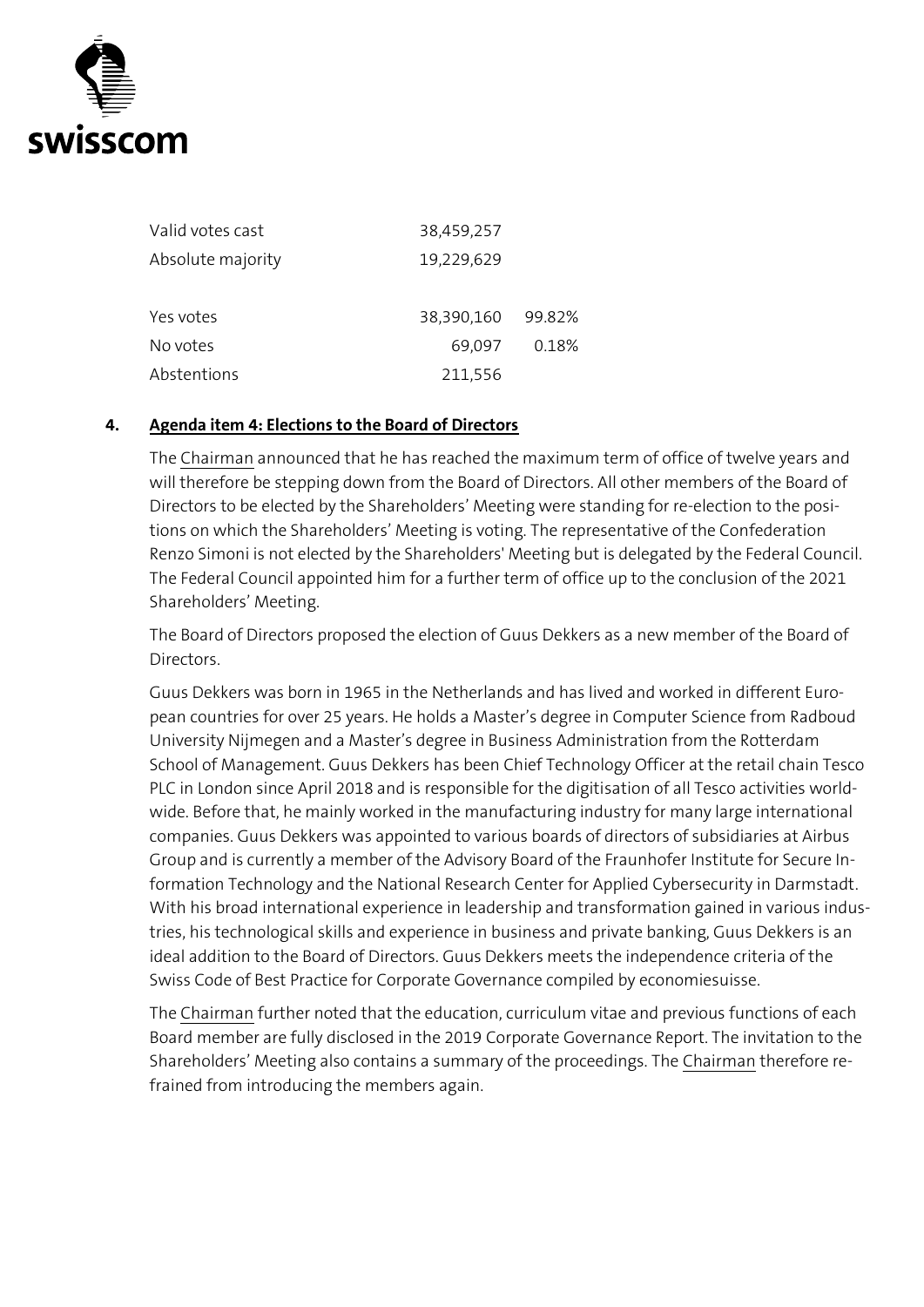

### <span id="page-11-0"></span>**4.1 Agenda item 4.1: Re-election of Roland Abt**

The Board of Directors proposed that Roland Abt be re-elected as a member of the Swisscom Board of Directors for a period of time until the conclusion of the next Ordinary Shareholders' Meeting.

In accordance with the proposal, the Shareholders' Meeting elected Roland Abt as a member of the Board of Directors for a further term of office ending with the conclusion of the next Ordinary Shareholders' Meeting with the following result:

| Valid votes cast  | 38,490,452        |       |
|-------------------|-------------------|-------|
| Absolute majority | 19,245,226        |       |
| Yes votes         | 37,870,639 98.39% |       |
| No votes          | 619,813           | 1.61% |
| Abstentions       | 194,076           |       |

Roland Abt accepted his election.

## <span id="page-11-1"></span>**4.2 Agenda item 4.2: Re-election of Alain Carrupt**

The Board of Directors proposed that Alain Carrupt be re-elected as a member of the Swisscom Board of Directors for a period of time until the conclusion of the next Ordinary Shareholders' Meeting.

In accordance with the proposal, the Shareholders' Meeting elected Alain Carrupt as a member of the Board of Directors for a further term of office ending with the conclusion of the next Ordinary Shareholders' Meeting with the following result:

| Valid votes cast  | 38,485,653        |       |
|-------------------|-------------------|-------|
| Absolute majority | 19,242,827        |       |
| Yes votes         | 38,432,846 99.86% |       |
| No votes          | 52,807            | 0.14% |
| Abstentions       | 198,874           |       |

Alain Carrupt accepted his election.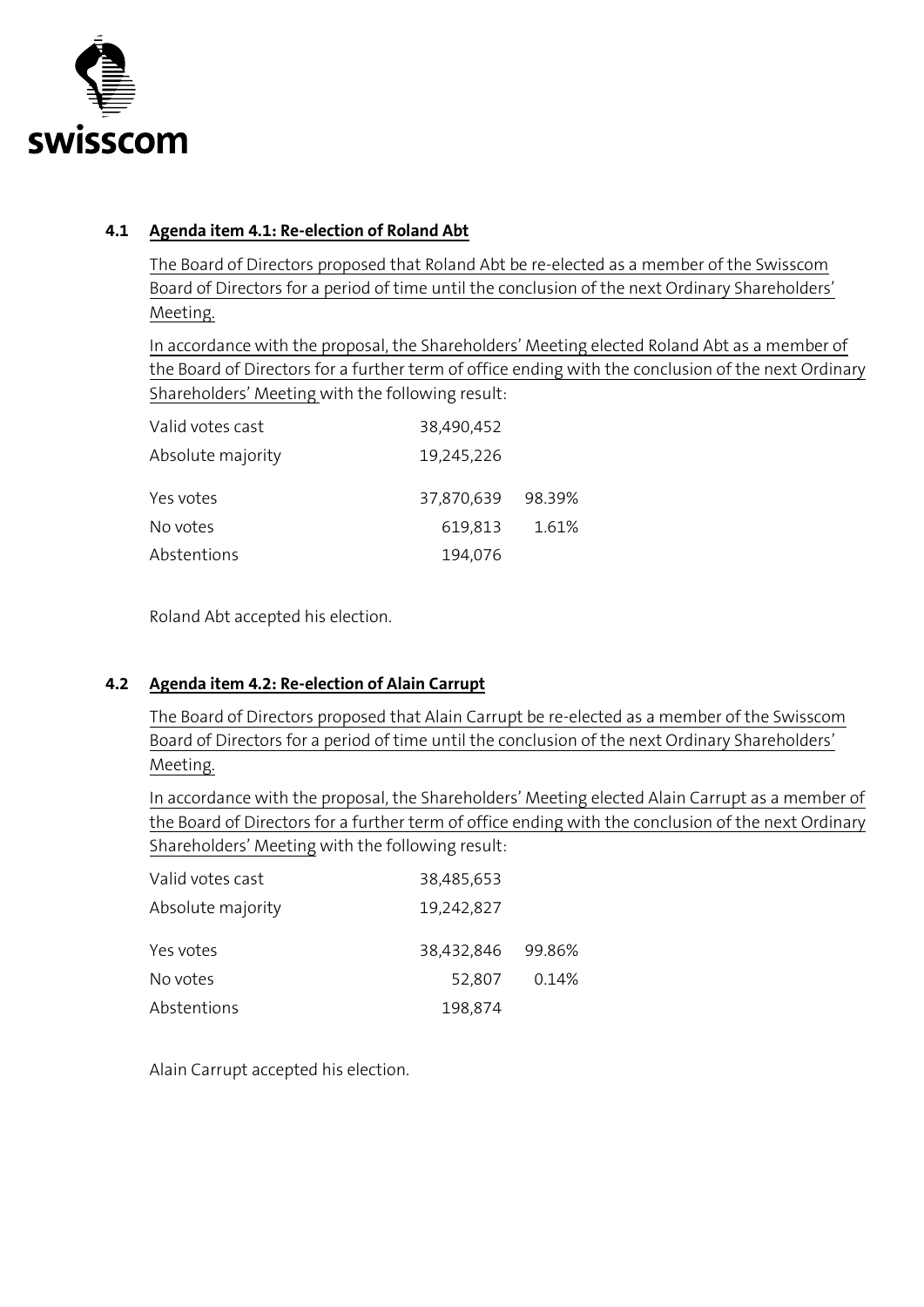

### <span id="page-12-0"></span>**4.3 Agenda item 4.3: Election of Guus Dekkers**

The Board of Directors proposed that Guus Dekkers be elected as a member of the Swisscom Board of Directors for a period of time until the conclusion of the next Ordinary Shareholders' Meeting.

In accordance with the proposal, the Shareholders' Meeting elected Guus Dekkers as a member of the Board of Directors for a term of office ending with the conclusion of the next Ordinary Shareholders' Meeting with the following result:

| Valid votes cast  | 38,487,556        |       |
|-------------------|-------------------|-------|
| Absolute majority | 19,243,779        |       |
| Yes votes         | 38,426,097 99.84% |       |
| No votes          | 61,459            | 0.16% |
| Abstentions       | 196,972           |       |

Guus Dekkers accepted his election.

#### <span id="page-12-1"></span>**4.4 Agenda item 4.4: Re-election of Frank Esser**

The Board of Directors proposed that Frank Esser be re-elected as a member of the Swisscom Board of Directors for a period of time until the conclusion of the next Ordinary Shareholders' Meeting.

In accordance with the proposal, the Shareholders' Meeting elected Frank Esser as a member of the Board of Directors for a further term of office ending with the conclusion of the next Ordinary Shareholders' Meeting with the following result:

| Valid votes cast  | 38,486,012        |       |
|-------------------|-------------------|-------|
| Absolute majority | 19,243,007        |       |
| Yes votes         | 38,196,714 99.25% |       |
| No votes          | 289,298           | 0.75% |
| Abstentions       | 198,516           |       |

Frank Esser accepted his election.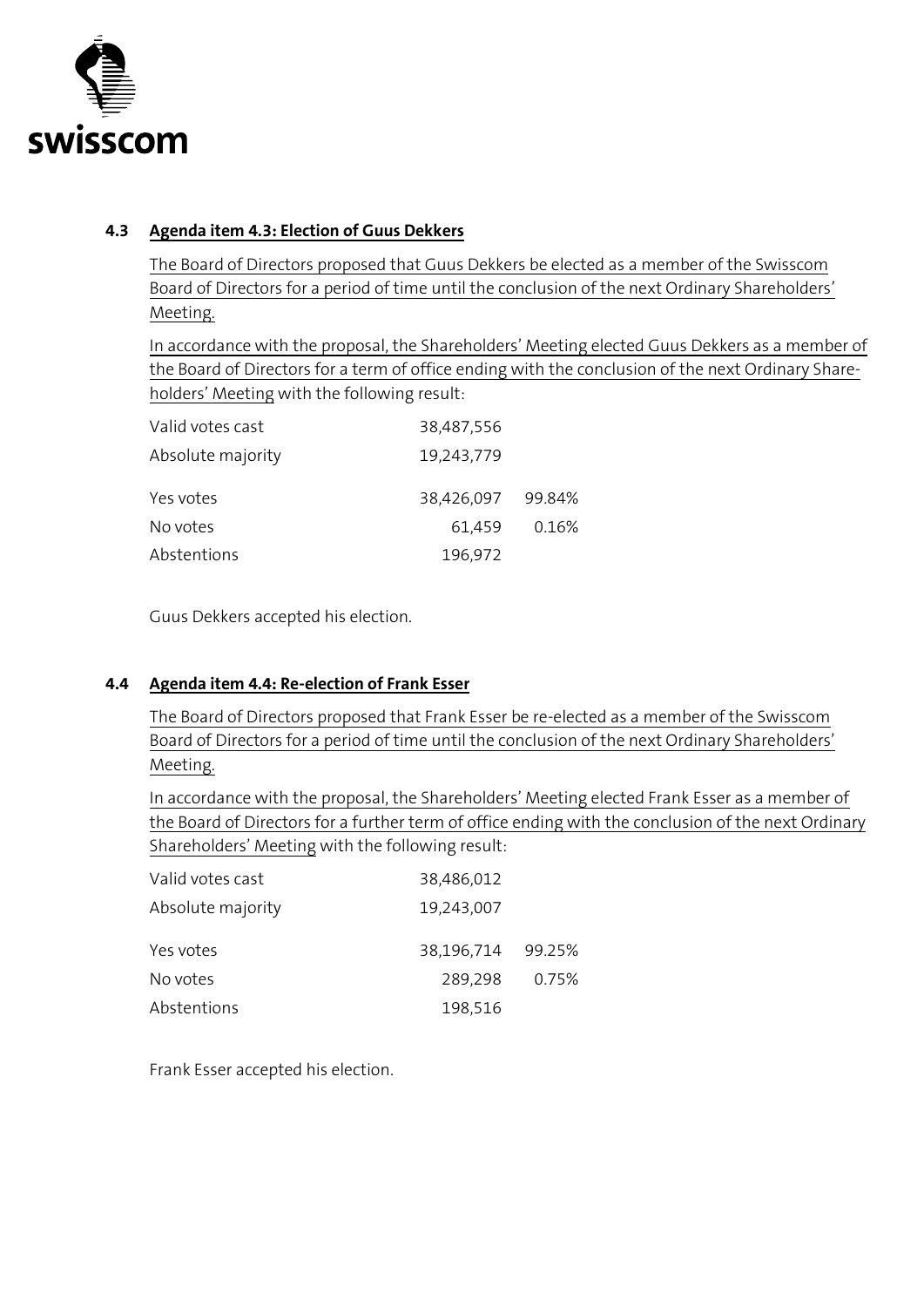

### <span id="page-13-0"></span>**4.5 Agenda item 4.5: Re-election of Barbara Frei**

The Board of Directors proposed that Barbara Frei be re-elected as a member of the Swisscom Board of Directors for a period of time until the conclusion of the next Ordinary Shareholders' Meeting.

In accordance with the proposal, the Shareholders' Meeting elected Barbara Frei as a member of the Board of Directors for a further term of office ending with the conclusion of the next Ordinary Shareholders' Meeting with the following result:

| Valid votes cast  | 38,490,932 |        |
|-------------------|------------|--------|
| Absolute majority | 19,245,467 |        |
| Yes votes         | 35,634,817 | 92.58% |
| No votes          | 2,856,115  | 7.42%  |
| Abstentions       | 193,596    |        |

Barbara Frei accepted her election.

## <span id="page-13-1"></span>**4.6 Agenda item 4.6: Re-election of Sandra Lathion-Zweifel**

The Board of Directors proposed that Sandra Lathion-Zweifel be re-elected as a member of the Swisscom Board of Directors for a period of time until the conclusion of the next Ordinary Shareholders' Meeting.

In accordance with the proposal, the Shareholder's Meeting elected Sandra Lathion-Zweifel as a member of the Board of Directors for a further term of office ending with the conclusion of the next Ordinary Shareholders' Meeting with the following result:

| Valid votes cast  | 38,484,398        |       |
|-------------------|-------------------|-------|
| Absolute majority | 19,242,200        |       |
| Yes votes         | 36,864,479 95.79% |       |
| No votes          | 1,619,919         | 4.21% |
| Abstentions       | 200,130           |       |

Sandra Lathion-Zweifel accepted her election.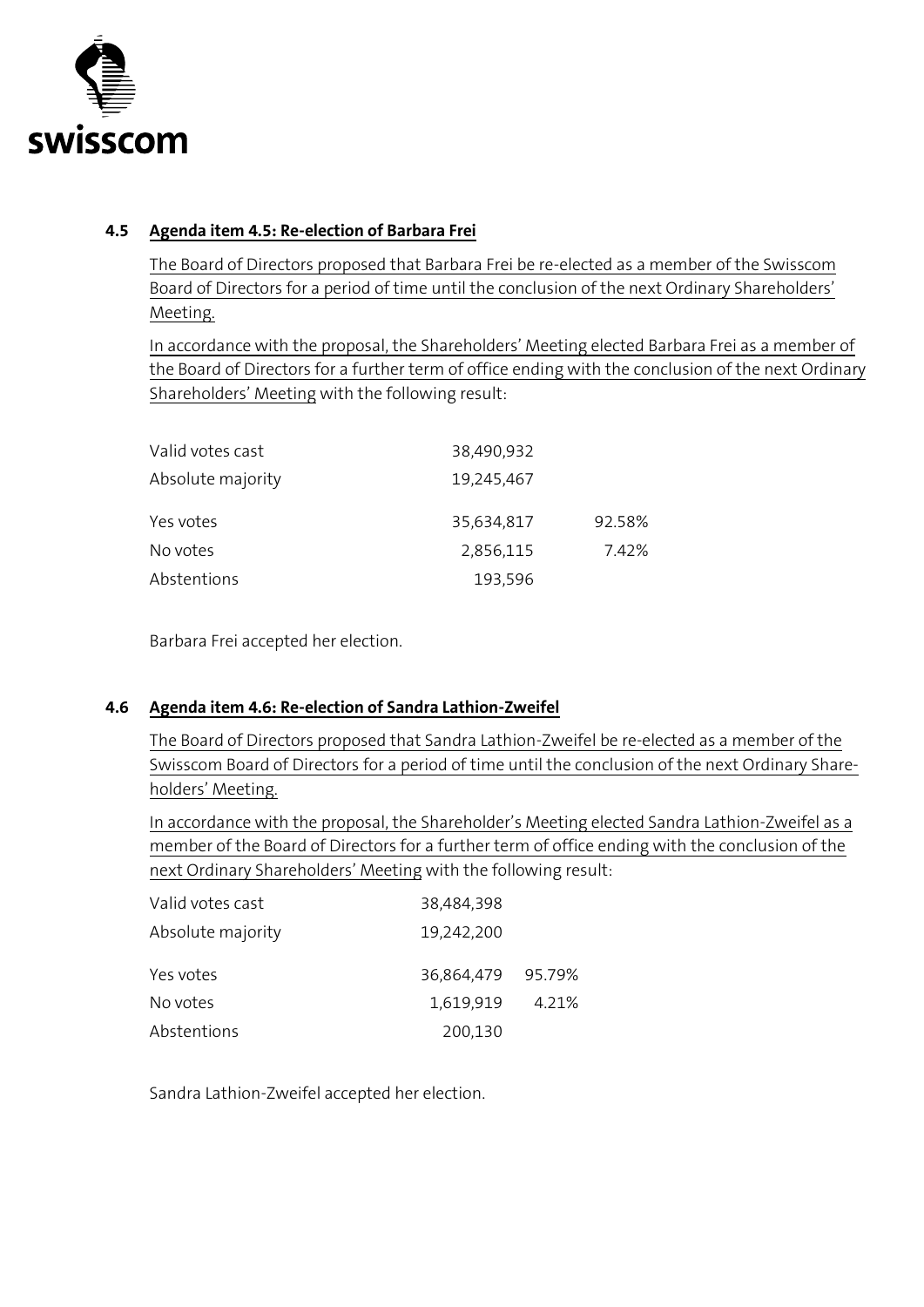

## <span id="page-14-0"></span>**4.7 Agenda item 4.7: Re-election of Anna Mossberg**

The Board of Directors proposed that Anna Mossberg be re-elected as a member of the Swisscom Board of Directors for a period of time until the conclusion of the next Ordinary Shareholders' Meeting.

In accordance with the proposal, the Shareholders' Meeting elected Anna Mossberg as a member of the Board of Directors for the term of office ending with the conclusion of the next Ordinary Shareholders' Meeting with the following result:

| Valid votes cast  | 38,492,150        |       |
|-------------------|-------------------|-------|
| Absolute majority | 19,246,076        |       |
| Yes votes         | 38,392,441 99.74% |       |
| No votes          | 99,709            | 0.26% |
| Abstentions       | 192,378           |       |

Anna Mossberg accepted her election.

#### <span id="page-14-1"></span>**4.8 Agenda item 4.8: Re-election of Michael Rechsteiner**

The Board of Directors proposed that Michael Rechsteiner be re-elected as a member of the Swisscom Board of Directors for a period of time until the conclusion of the next Ordinary Shareholders' Meeting.

In accordance with the proposal, the Shareholders' Meeting elected Michael Rechsteiner as a member of the Board of Directors for a further term of office ending with the conclusion of the next Ordinary Shareholders' Meeting with the following result:

| Valid votes cast  | 38,488,821        |       |
|-------------------|-------------------|-------|
| Absolute majority | 19,244,411        |       |
| Yes votes         | 38,223,176 99.31% |       |
| No votes          | 265,645           | 0.69% |
| Abstentions       | 195,707           |       |

Michael Rechsteiner accepted his election.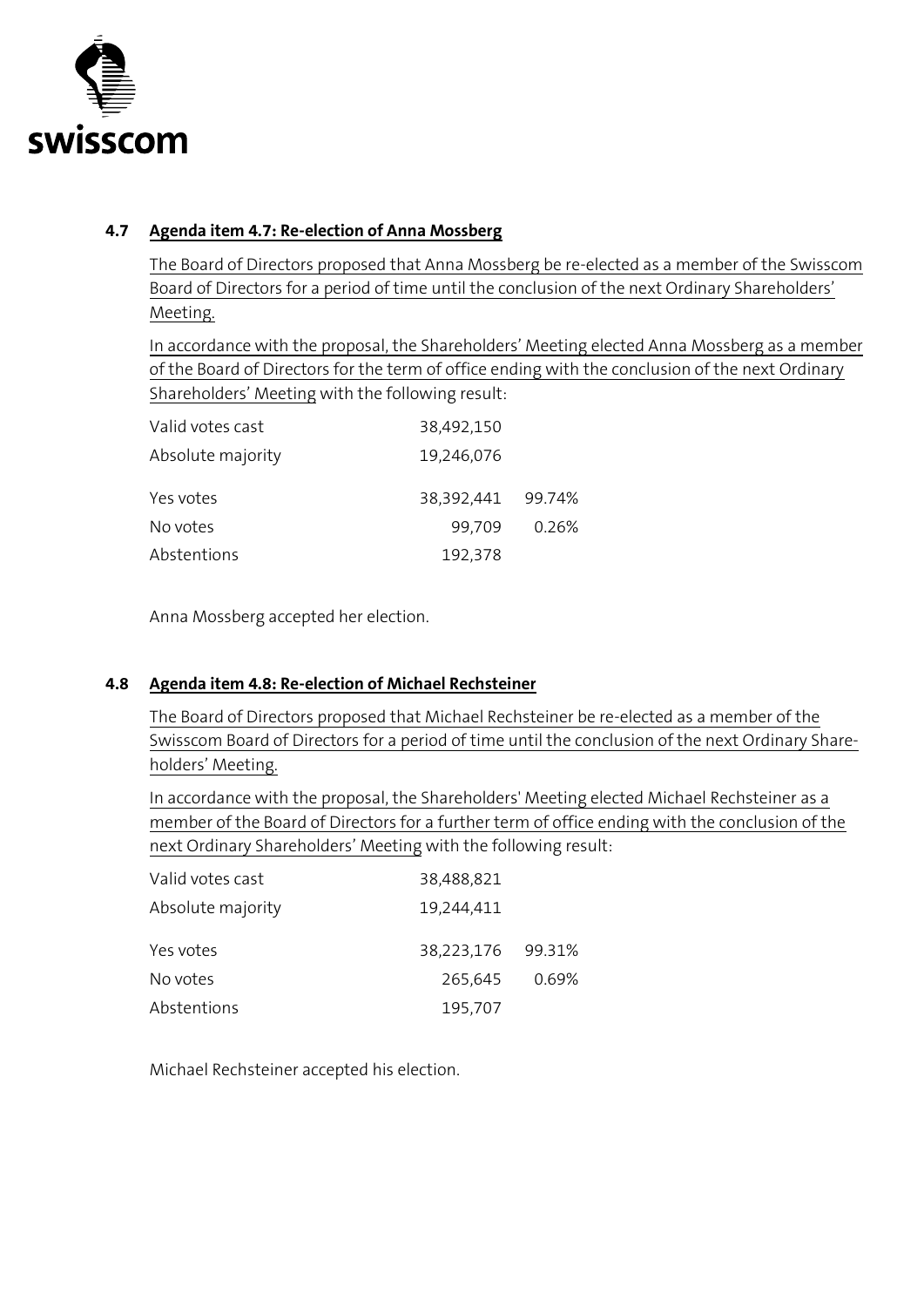

## <span id="page-15-0"></span>**4.9 Agenda item 4.9: Election of Michael Rechsteiner as Chairman**

Michael Rechsteiner introduced himself to the shareholders in a short video and reported on his motivation and what the future challenges will entail. Michael Rechsteiner has spent his professional life in an international environment in the infrastructure industry. He defines Swisscom as a company that builds and maintains an essential basic infrastructure for telecommunications and IT which is meaningful and sustainable for society and the economy. He sees the enormous price pressure and the competition that comes with it as a challenge In order to remain successful in the future, Swisscom must continue to offer customers the best and most innovative products, solutions and services while constantly optimising its cost base. The opportunities offered by digitisation must also be used internally to increase efficiency. Finally, Michael Rechsteiner added that the search for growth areas should continue. Michael Rechsteiner was enthusiastic and delighted to be standing for election.

The Board of Directors proposed that Michael Rechsteiner be elected as Chairman of the Swisscom Board of Directors for a period of time until the conclusion of the next Ordinary Shareholders' Meeting.

In accordance with the proposal, the Shareholders' Meeting elected Michael Rechsteiner as Chairman of the Board of Directors for a term of office ending with the conclusion of the next Ordinary Shareholders' Meeting with the following result:

| Valid votes cast  | 38,484,179        |       |
|-------------------|-------------------|-------|
| Absolute majority | 19,242,090        |       |
| Yes votes         | 38,410,849 99.81% |       |
| No votes          | 73,330            | 0.19% |
| Abstentions       | 200,349           |       |

Michael Rechsteiner accepted his election and thanked the shareholders personally for the trust they had placed in him.

The Chairman thanked the shareholders on behalf of all members of the Board of Directors for the election and the trust that they had therefore placed in the Board of Directors.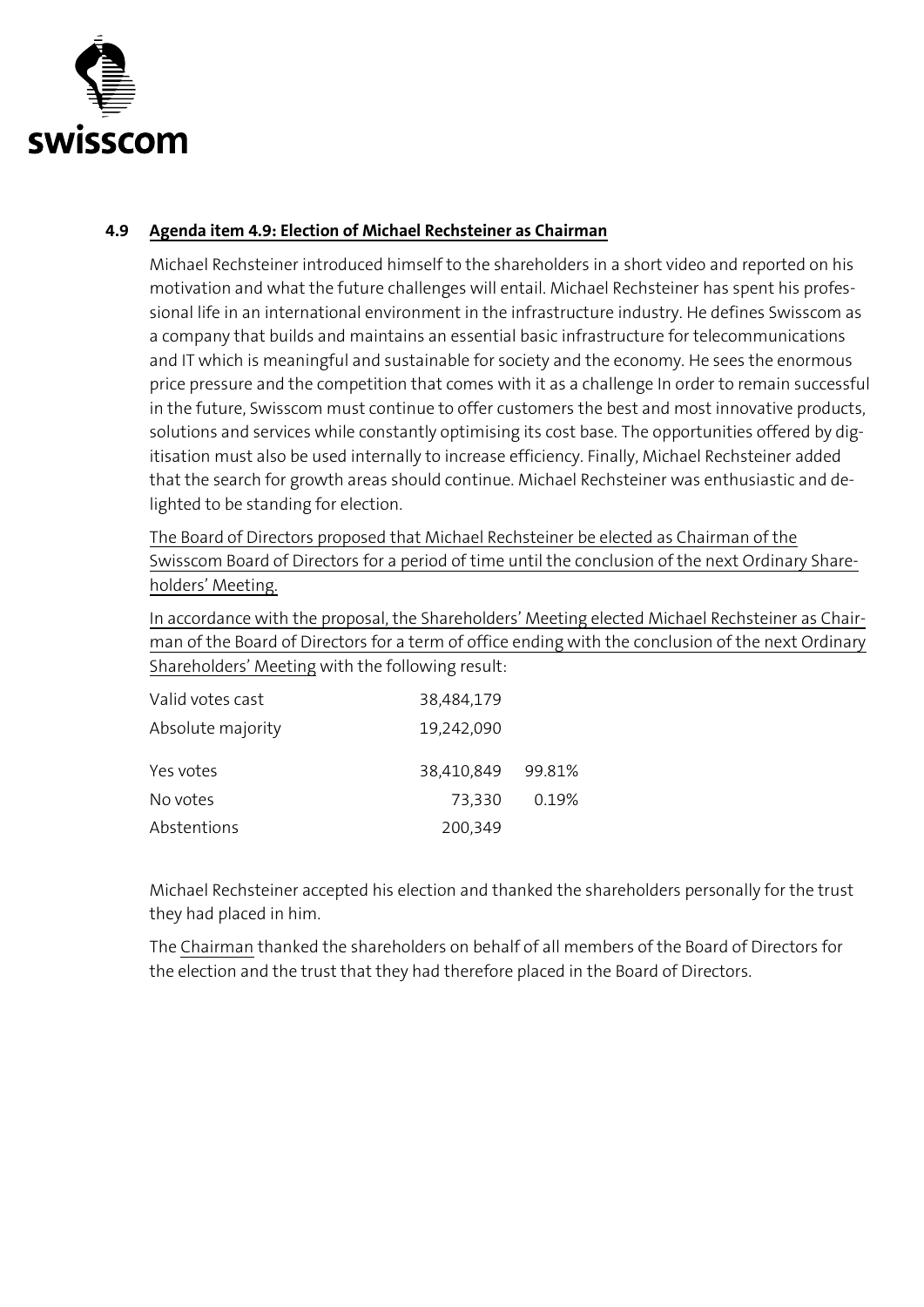

### <span id="page-16-0"></span>**5. Agenda item 5: Elections to the Remuneration Committee**

The Chairman stated that the Board of Directors intends to re-appoint Barbara Frei as Chairwoman of the Remuneration Committee if she is re-elected by the shareholders.

#### <span id="page-16-1"></span>**5.1 Agenda item 5.1: Re-election of Roland Abt**

The Board of Directors proposed that Roland Abt be re-elected to the Remuneration Committee for a period of time until the conclusion of the next Ordinary Shareholders' Meeting.

In accordance with the proposal, the Shareholders' Meeting elected Roland Abt as a member of the Remuneration Committee for a further term of office ending with the conclusion of the next Ordinary Shareholders' Meeting with the following result:

| Valid votes cast  | 38,468,372        |       |
|-------------------|-------------------|-------|
| Absolute majority | 19,234,187        |       |
| Yes votes         | 37,972,197 98.71% |       |
| No votes          | 496,175           | 1.29% |
| Abstentions       | 216,156           |       |

Roland Abt accepted his election.

#### <span id="page-16-2"></span>**5.2 Agenda item 5.2: Re-election of Frank Esser**

The Board of Directors proposed that Frank Esser be re-elected to the Remuneration Committee for a period of time until the conclusion of the next Ordinary Shareholders' Meeting.

In accordance with the proposal, the Shareholders' Meeting elected Frank Esser as a member of the Board of Directors for a further term of office ending with the conclusion of the next Ordinary Shareholders' Meeting with the following result:

| Valid votes cast  | 38,475,654        |       |
|-------------------|-------------------|-------|
| Absolute majority | 19,237,828        |       |
| Yes votes         | 38,314,086 99.58% |       |
| No votes          | 161,568           | 0.42% |
| Abstentions       | 208,874           |       |

Frank Esser accepted his election.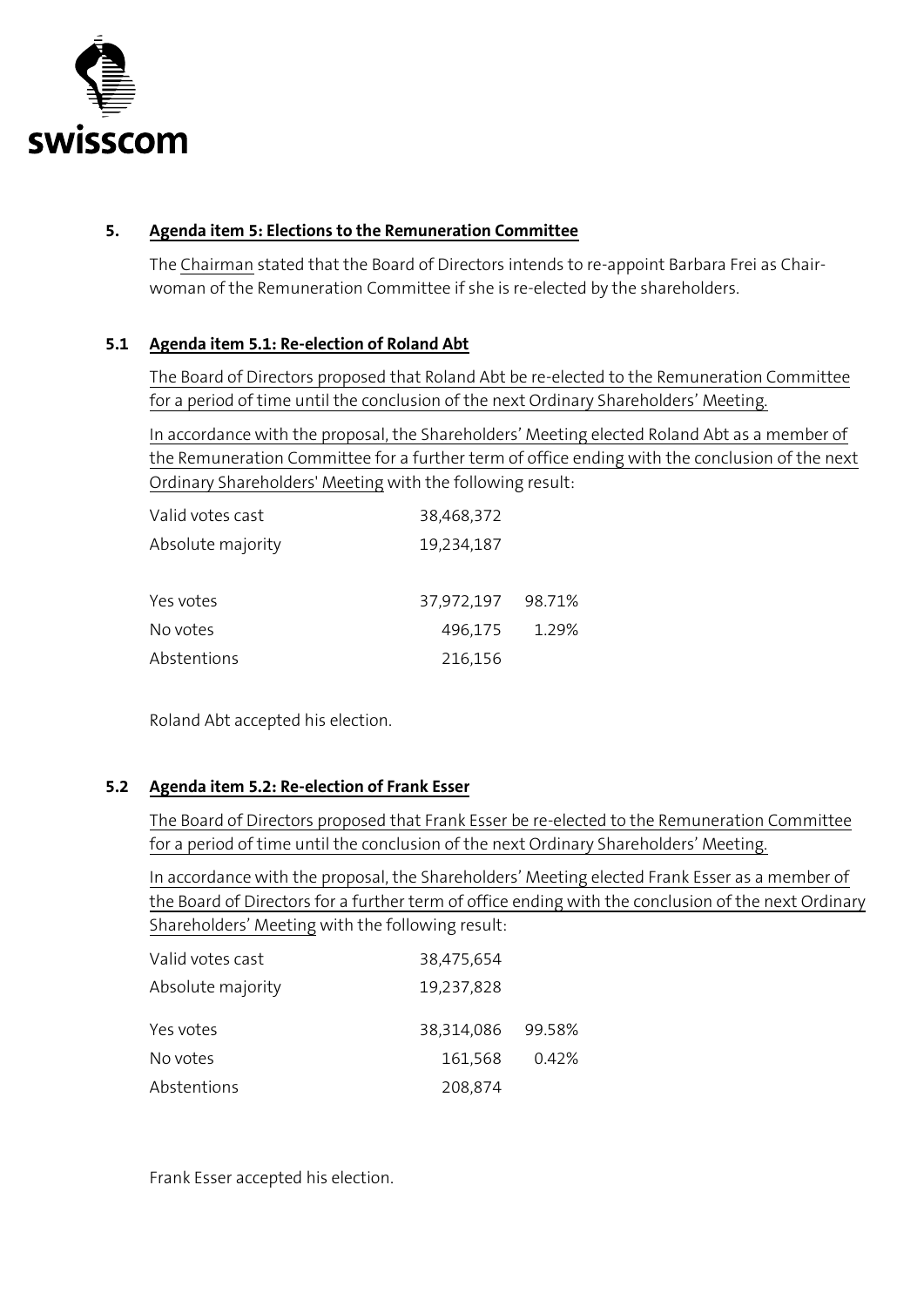

#### <span id="page-17-0"></span>**5.3 Agenda item 5.3: Re-election of Barbara Frei**

The Board of Directors proposed that Barbara Frei be re-elected to the Remuneration Committee for a period of time until the conclusion of the next Ordinary Shareholders' Meeting.

In accordance with the proposal, the Shareholders' Meeting elected Barbara Frei as a member of the Board of Directors for a further term of office ending with the conclusion of the next Ordinary Shareholders' Meeting with the following result:

| Valid votes cast  | 38,478,555        |       |
|-------------------|-------------------|-------|
| Absolute majority | 19,239,278        |       |
| Yes votes         | 35,848,945 93.17% |       |
| No votes          | 2,629,610         | 6.83% |
| Abstentions       | 205,973           |       |

Barbara Frei accepted her election.

### <span id="page-17-1"></span>**5.4 Agenda item 5.4: Election of Michael Rechsteiner**

The Board of Directors proposed that Michael Rechsteiner be elected to the Remuneration Committee as a member without voting rights for a period of time until the conclusion of the next Ordinary Shareholders' Meeting.

In accordance with the proposal, the Shareholders' Meeting elected Michael Rechsteiner as a member without voting rights of the Remuneration Committee for a term of office ending with the conclusion of the next Ordinary Shareholders' Meeting with the following result:

| Valid votes cast  | 38,473,955        |       |
|-------------------|-------------------|-------|
| Absolute majority | 19,236,978        |       |
| Yes votes         | 38,336,695 99.64% |       |
| No votes          | 137,260           | 0.36% |
| Abstentions       | 210,573           |       |

Michael Rechsteiner accepted his election.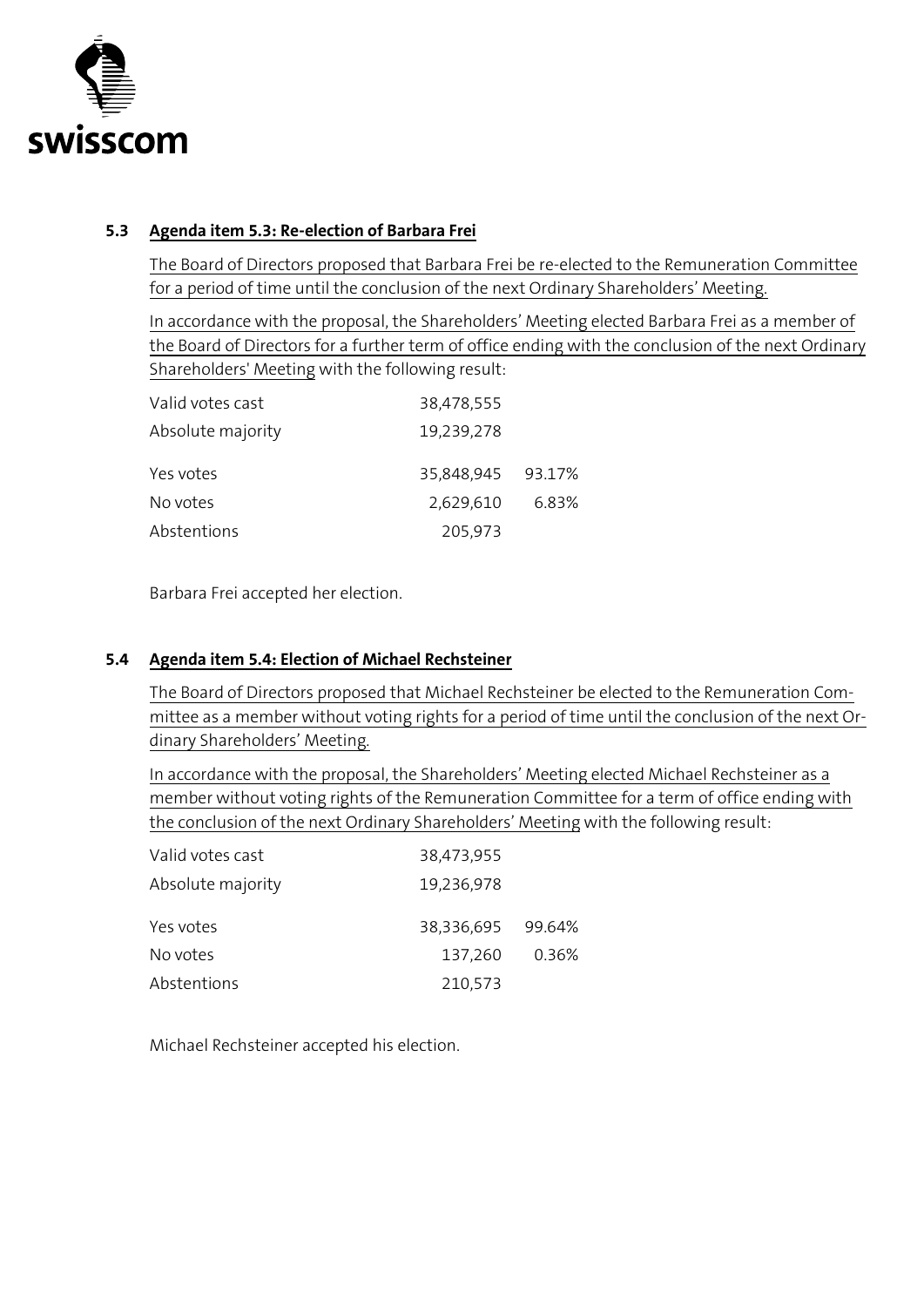

## <span id="page-18-0"></span>**5.5 Agenda item 5.5: Re-election of Renzo Simoni**

The Board of Directors proposed that Renzo Simoni be re-elected to the Remuneration Committee for a period of time until the conclusion of the next Ordinary Shareholders' Meeting.

In accordance with the proposal, the Shareholders' Meeting re-elected Renzo Simoni as a member of the Remuneration Committee for a further term of office ending with the conclusion of the next Ordinary Shareholders' Meeting with the following result:

| Valid votes cast  | 38,474,098 |        |
|-------------------|------------|--------|
| Absolute majority | 19,237,050 |        |
| Yes votes         | 37,558,870 | 97.62% |
| No votes          | 915,228    | 2.38%  |
| Abstentions       | 210,430    |        |

Renzo Simoni accepted his election.

## <span id="page-18-1"></span>**6. Agenda item 6: Remuneration of the members of the Board of Directors and the Group Executive Board**

The Chairman explained that the maximum total remuneration amount for 2022 for the Board of Directors and the Group Executive Board will be submitted to the Shareholders' Meeting for approval. The total effective remuneration of the Board of Directors and the Group Executive Board will be disclosed in full detail in the remuneration report for the 2022 financial year. A consultative vote on the remuneration report will be carried out at the Shareholders' Meeting in 2023.

## <span id="page-18-2"></span>**6.1 Agenda item 6.1: Approval of the total remuneration of the members of the Board of Directors for 2022**

The Board of Directors proposed that the maximum total amount of CHF 2.5 million be approved for the remuneration of the members of the Board of Directors in the 2022 financial year.

The Chairman advised that this amount was based on the remuneration of nine members of the Board of Directors and corresponded to the amount approved by the Shareholders' Meeting for remuneration in 2020. This amount remains unchanged in comparison with the total amount approved for 2021 by the Ordinary Shareholders' Meeting.

The total amount is expected to comprise the following subtotals allocated to the individual remuneration components:

• CHF 2.2 million for a function-related flat-rate fee. No additional meeting attendance fees will be paid.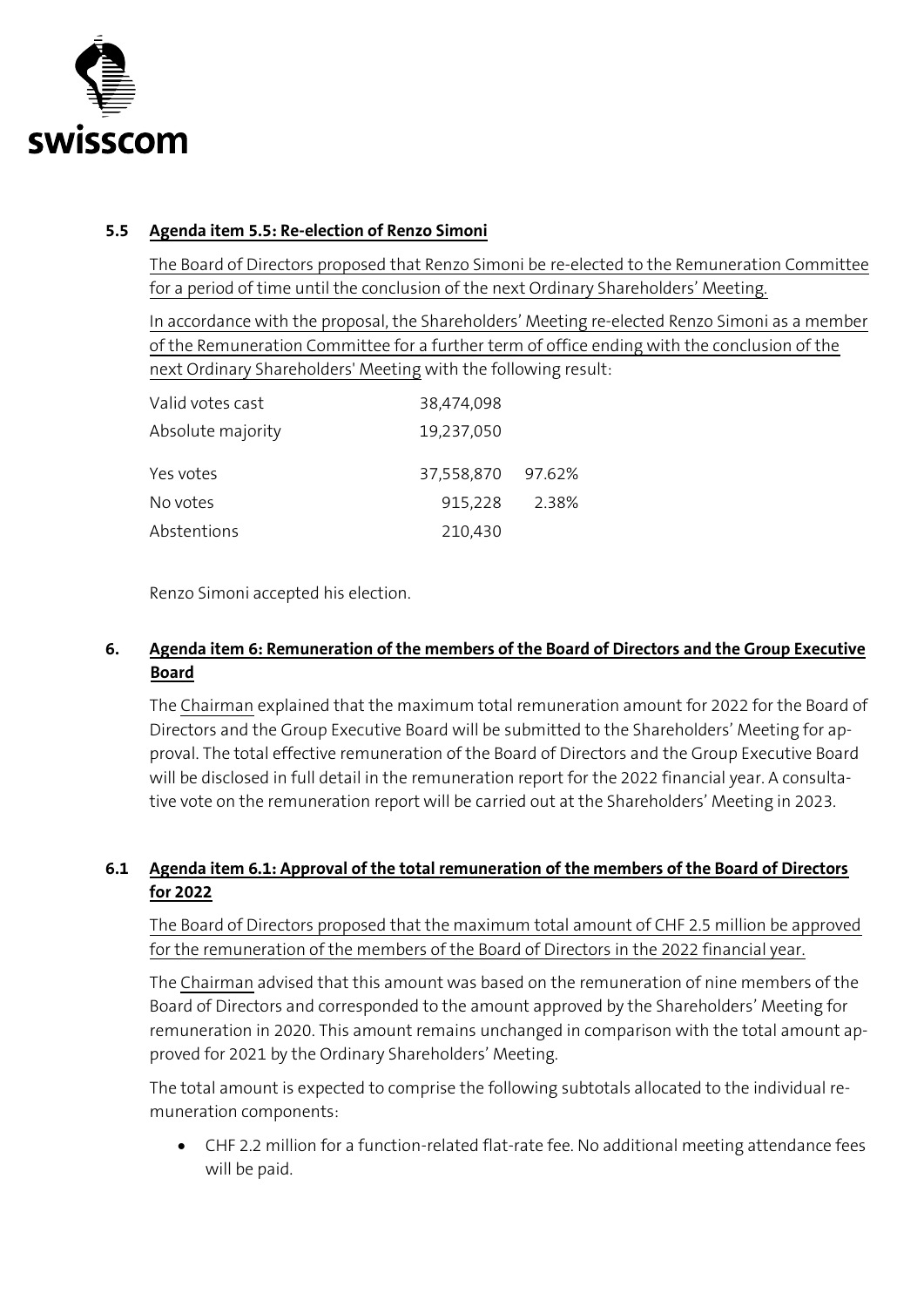

• CHF 0.3 million in employer contributions to social security and occupational pensions; the employer contributions to the occupational pension plan include the expected legal and regulatory obligations for the members of the Board of Directors who may have to be insured in 2022. The amount of the actual obligations depends, among other things, on the professional situation of the members of the Board of Directors, their age structure and the insurance contribution rates.

The Chairman showed a comparison of remuneration from 2019 to 2022 with the aid of a chart. The remuneration paid amounted to CHF 2.2 million in 2019 and to CHF 2.4 million in 2020. The total amount approved by the Ordinary Shareholders' Meeting for 2021 is CHF 2.5 million, and the total amount submitted for 2022 is also CHF 2.5 million.

In accordance with the proposal, the Shareholders' Meeting approved the remuneration of the members of the Board of Directors for the 2021 financial year amounting to a maximum total amount of CHF 2.5 million with the following result:

| Valid votes cast  | 38,485,154        |       |
|-------------------|-------------------|-------|
| Absolute majority | 19,242,578        |       |
| Yes votes         | 38,175,474 99.20% |       |
| No votes          | 309,680           | 0.80% |
| Abstentions       | 199,374           |       |

## <span id="page-19-0"></span>**6.2 Agenda item 6.2: Approval of the total remuneration of the members of the Group Executive Board for 2022**

The Board of Directors proposed that the maximum total amount of CHF 8.7 million for the remuneration of the Group Executive Board in the 2022 financial year be approved.

The Chairman advised that this amount is based on the remuneration of six members of the Group Executive Board.

The amount is made up as follows:

- CHF 3.5 million for base salaries
- CHF 3.5 million for variable, performance-related remuneration, and
- CHF 1.7 million for pension contributions and fringe benefits, as well as employer contributions to social insurance.

The maximum variable remuneration is included in the total amount requested. The Shareholders' Meeting therefore votes on the amount that would have to be paid if the corporate goals or the goals of each member of the Executive Committee were significantly exceeded.

The Board of Directors will define the goals for the 2022 financial year at the end of 2021. The achievement of goals will then be defined as soon as the annual results are available in February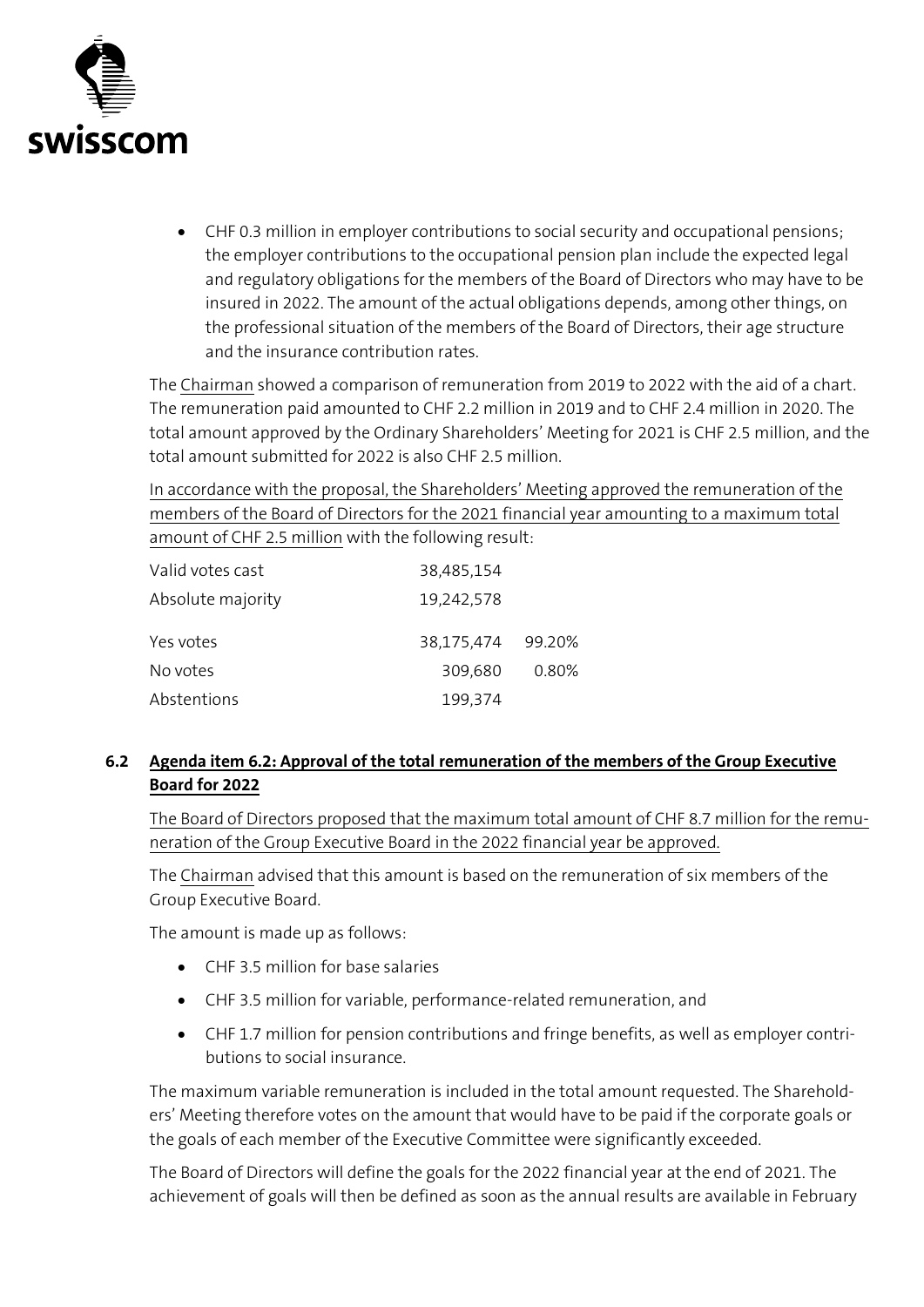

2023. These may be between 0% and 130%. The Board of Directors deems a 100% achievement of goals to be realistic from today's perspective. If goals are met in full in 2022, the total remuneration is expected to amount to CHF 8.4 million.

On the basis of the chart displayed, the Chairman stated that the targets have never been exceeded to such an extent that the maximum variable component has even been approached. The remuneration paid in 2019 and 2020 remained significantly below the respective maximum total amount, and the Board of Directors expects this situation to continue in 2021 and 2022 as well.

In accordance with the proposal by the Board of Directors, the Shareholders' Meeting approved the maximum total amount of CHF 8.7 million for remuneration of the members of the Group Executive Board for 2022 with the following result:

| Valid votes cast  | 38,464,659        |       |
|-------------------|-------------------|-------|
| Absolute majority | 19,232,330        |       |
| Yes votes         | 37,365,207 97.14% |       |
| No votes          | 1,099,452         | 2.86% |
| Abstentions       | 219,869           |       |

## <span id="page-20-0"></span>**7. Agenda item 7: Re-election of the independent proxy**

The Board of Directors proposed that the law firm Reber Rechtsanwälte, Zurich, be re-elected as independent proxy for a period of time until the conclusion of the next Ordinary Shareholders' Meeting.

The Chairman explained that Reber Rechtsanwälte had confirmed that it possesses the level of independence necessary to exercise the mandate.

In accordance with the proposal by the Board of Directors, the Shareholders' Meeting re-elected the law firm Reber Rechtsanwälte, Zurich, for a further term of office as an independent proxy until the conclusion of the next Ordinary Shareholders' Meeting with the following result:

| Valid votes cast  | 38,526,802        |       |
|-------------------|-------------------|-------|
| Absolute majority | 19,263,402        |       |
| Yes votes         | 38,520,884 99.98% |       |
| No votes          | 5.918             | 0.02% |
| Abstentions       | 157,726           |       |

The Chairman expressed his thanks for the acceptance of the mandate and congratulates the independent proxy on its election. The law firm Reber Rechtsanwälte, Zurich, accepted its election.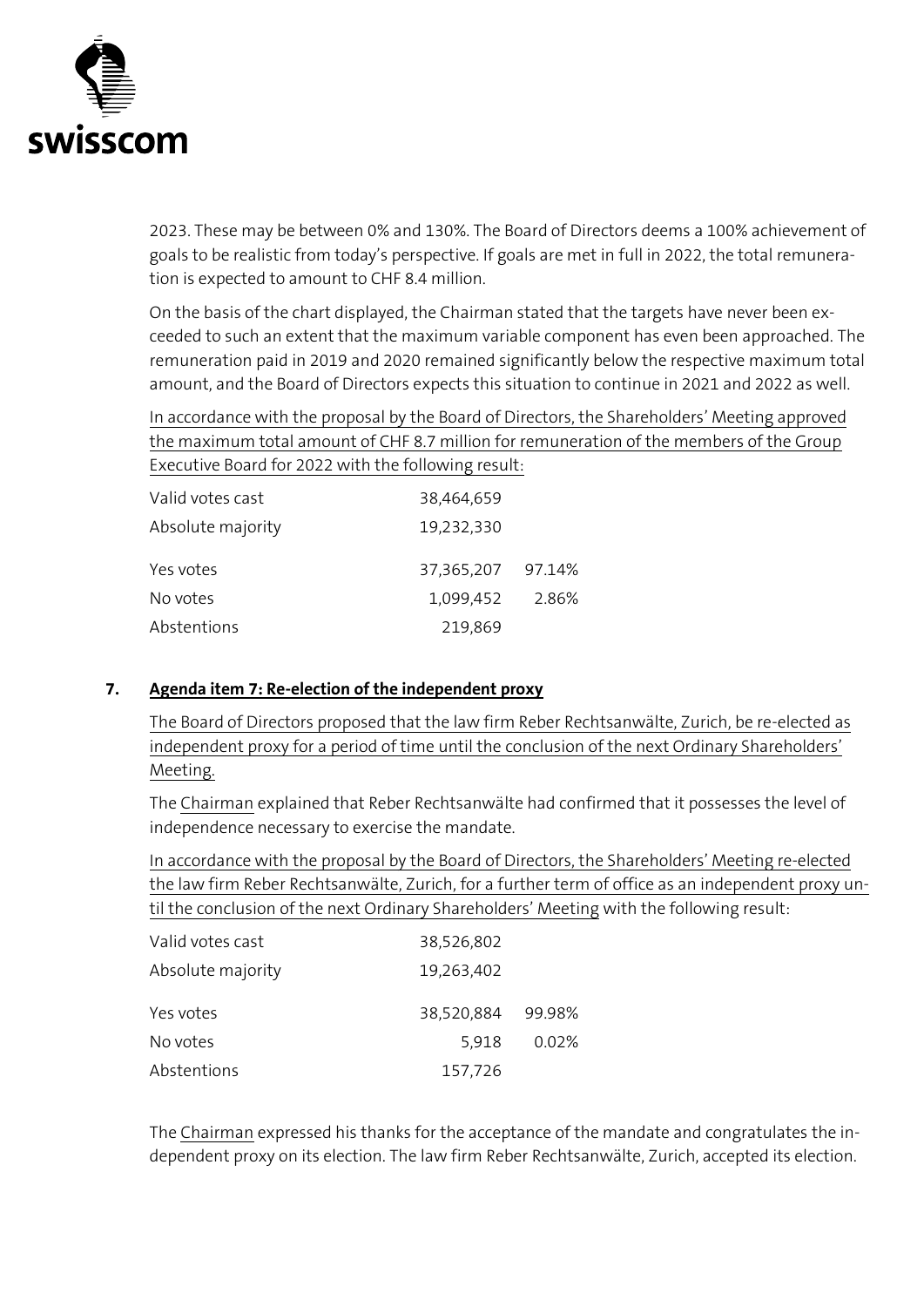

## <span id="page-21-0"></span>**8. Agenda item 8: Re-election of the statutory auditors**

The Board of Directors proposed that PricewaterhouseCoopers AG, Zurich, be elected as the statutory auditor for the 2021 financial year.

The Chairman advised that the PricewaterhouseCoopers AG (PwC) is a state-supervised audit company registered with the Federal Audit Supervisory Authority and has confirmed to Swisscom that it fulfils the legal requirements concerning independence.

In accordance with the proposal by the Board of Directors, the Ordinary Shareholders' Meeting elected PricewaterhouseCoopers AG, Zurich, as the statutory auditor for the 2020 financial year with the following result:

| 38,522,385 |                   |
|------------|-------------------|
| 19,261,193 |                   |
|            |                   |
| 672,989    | 1.75%             |
| 162,143    |                   |
|            | 37,849,396 98.25% |

The Chairman congratulated PricewaterhouseCoopers AG on its election and expressed his thanks for the acceptance of the mandate. PricewaterhouseCoopers AG accepted its election. The written declaration of acceptance of the election has been submitted.

## **F. Closure**

<span id="page-21-1"></span>The moderator, Claudia Lässer, invited the Chairman to speak on the podium and asked him what he will remember in particular from his time at Swisscom. The Chairman replied that he was pleased to be able to look back over 12 years. He had grown very fond of Swisscom and its employees. He noted that a company which has consistency at all levels performs better, which is the case at Swisscom.

Claudia Lässer asked about Hansueli Loosli's personal and professional plans. The Chairman reported on his appointments at Pilatus Aircraft Ltd and Transgourmet and his plan to take up riding again.

This was followed by a video of Federal Councillor Simonetta Sommaruga expressing her appreciation of the Chairman. She emphasised how the Chairman had turned Swisscom into a workerfriendly, socially responsible company which at the same time had still been able to hold its own in the market. She said that he had always understood what it took to manage a company in which the Swiss Confederation holds a majority stake and to be responsible for a company with around 19,000 employees. Federal Councillor Simonetta Sommaruga thanked the Chairman on behalf of the entire Federal Council for his commitment and his contribution to the country.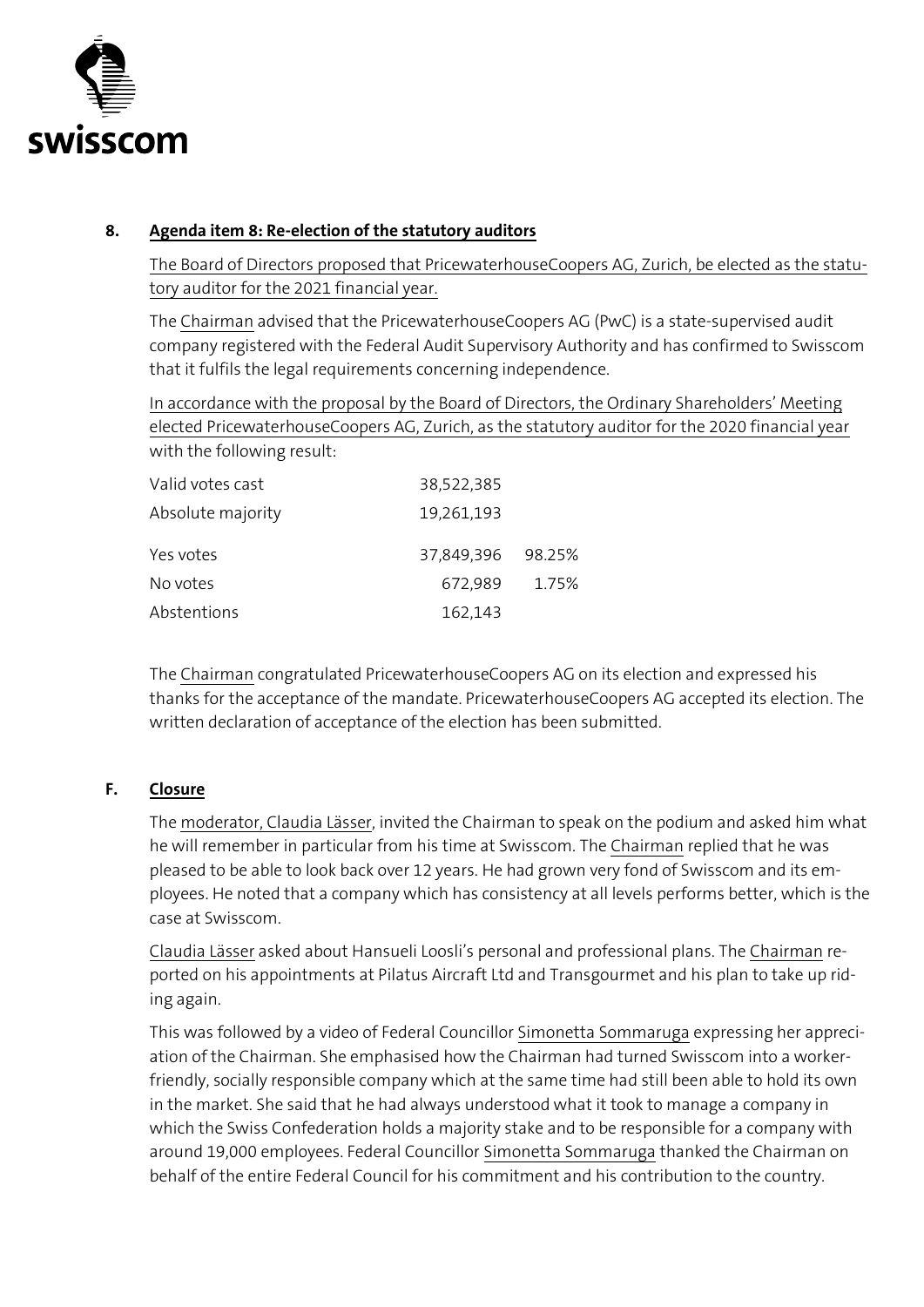

Claudia Lässer then gave the floor to Michael Rechsteiner, who thanked the Chairman on behalf of the entire Board of Directors and all employees for his commitment over the past 12 years. He emphasised that the Chairman was leaving behind a healthy, successful, sustainable and proud Swisscom, and that despite all his success he had never lost his down-to-earth, transparent and open approach. People and customers had always been very important to the Chairman. Michael Rechsteiner presented the Chairman with a Swisscom lamp as a farewell gift. The Chairman wished Michael Rechsteiner every success and all the best in his new role as Chairman of the Board of Directors.

This was followed by a live musical performance by Pepe Lienhard and Pino Gasparini.

The Chairman thanked all shareholders for their loyalty and solidarity with the company and for the trust they had showed by accepting the proposals made by the Board of Directors of Swisscom.

The 24th Ordinary Shareholders' Meeting covering the 2021 financial year will be held under the chairmanship of Michael Rechsteiner – hopefully with the shareholders in attendance – on Wednesday, 30 March 2022 at the Hallenstadion in Zurich.

Bringing the meeting to a close, the Chairman thanked the shareholders personally for their trust over the past 12 years before wishing them all the best and bidding them farewell.

The Chairman closed the 23rd Ordinary Shareholders' Meeting of Swisscom Ltd at 2.40 p.m.

\*\*\*

For the minutes:

The Chairman: The Chairman: Sig. H. Loosli Sig. M. Vögeli

Chairman of the Board of Directors Secretary of the Board of Directors

Annex 1: Speech by the Chairman of the Board of Directors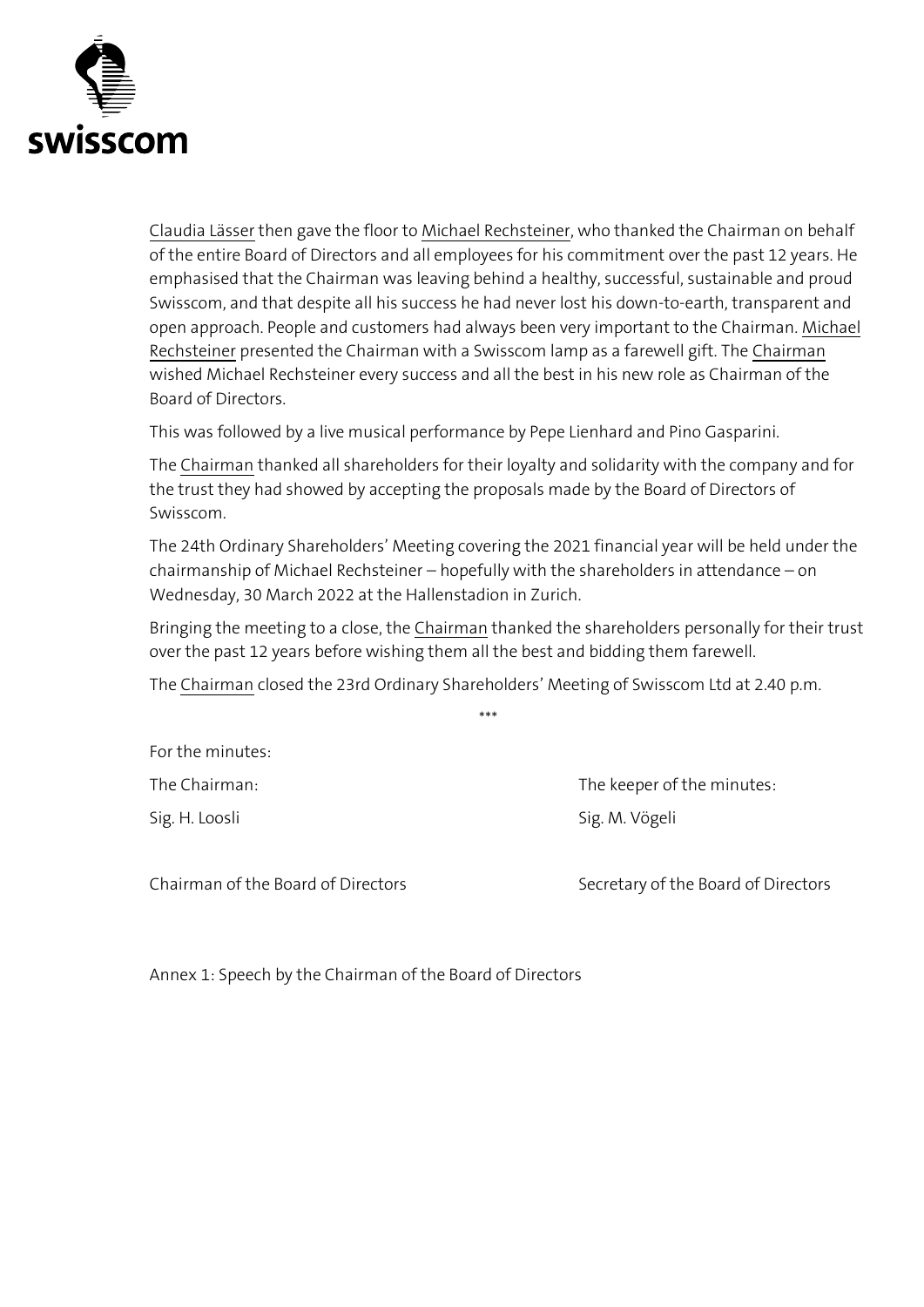

## **Annex 1: Shareholders' Meeting, 30 March 2021 Speech by Hansueli Loosli, Chairman of Swisscom Ltd**

*(The spoken word shall prevail)* Sehr geehrte Aktionärinnen und Aktionäre Chers actionnaires Distinti azionisti Liebe Freunde von Swisscom

Video «Reise durch die Welt von Swisscom»

#### [Einblendung: Das Geschäftsjahr im Überblick]

Sehr geehrte Aktionärinnen und sehr geehrte Aktionäre, Swisscom hat es 2020 geschafft, in einem herausfordernden Umfeld erfolgreich zu agieren. Getrieben vor allem durch den anhaltenden Preisdruck sowie die Auswirkungen von Covid-19 - wie etwa die reduzierten Umsätze in den Bereichen Roaming und Entertainment - haben wir einen leicht tieferen Umsatz erzielt. Die negativen Effekte konnten wir jedoch dank Wachstum bei den Cloud- und Security-Lösungen und bei Fastweb sowie dank Effizienzsteigerungen kompensieren. Daraus resultiert ein starkes Betriebsergebnis. Dieser Erfolg ist umso bemerkenswerter, als dass über 80% unserer Mitarbeitenden zu Hause arbeiteten und von dort aus den Betrieb sicherstellten.

Der Erfolg unserer Produkte ist ungebrochen. Das attraktive inOne-Bündelangebot wächst weiter. Stark bleiben wir auch im TV-Geschäft und wir haben im September 2020 unser Unterhaltungsangebot be-stehend aus Bluewin, Swisscom TV, Teleclub und Kitag in der neuen Produktfamilie blue gebündelt. Besonders gefreut habe ich mich über den Sieg in allen Mobilfunknetztests in der Schweiz sowie die hohe Kundenzufriedenheit bei den Privat- und Geschäftskunden. Zudem wurde Swisscom 2020 als nachhaltigste Telco weltweit ausgezeichnet. Darauf sind wir natürlich stolz. Auch unsere Tochtergesellschaft Fast-web in Italien wächst nachhaltig bei Umsatz, Betriebsergebnis und Kunden. Weitere Details zum Geschäftsverlauf 2020 entnehmen Sie bitte dem Geschäftsbericht.

#### [Einblendung: Ausblick]

Die Herausforderungen bleiben im laufenden Jahr unverändert die Marktsättigung, der intensive Wettbewerb und damit einhergehend der hohe Preisdruck. Unsicherheit schafft zudem der weitere Verlauf der Covid-19-Pandemie und dessen Folgen für unser Geschäft. Diesen Herausforde-